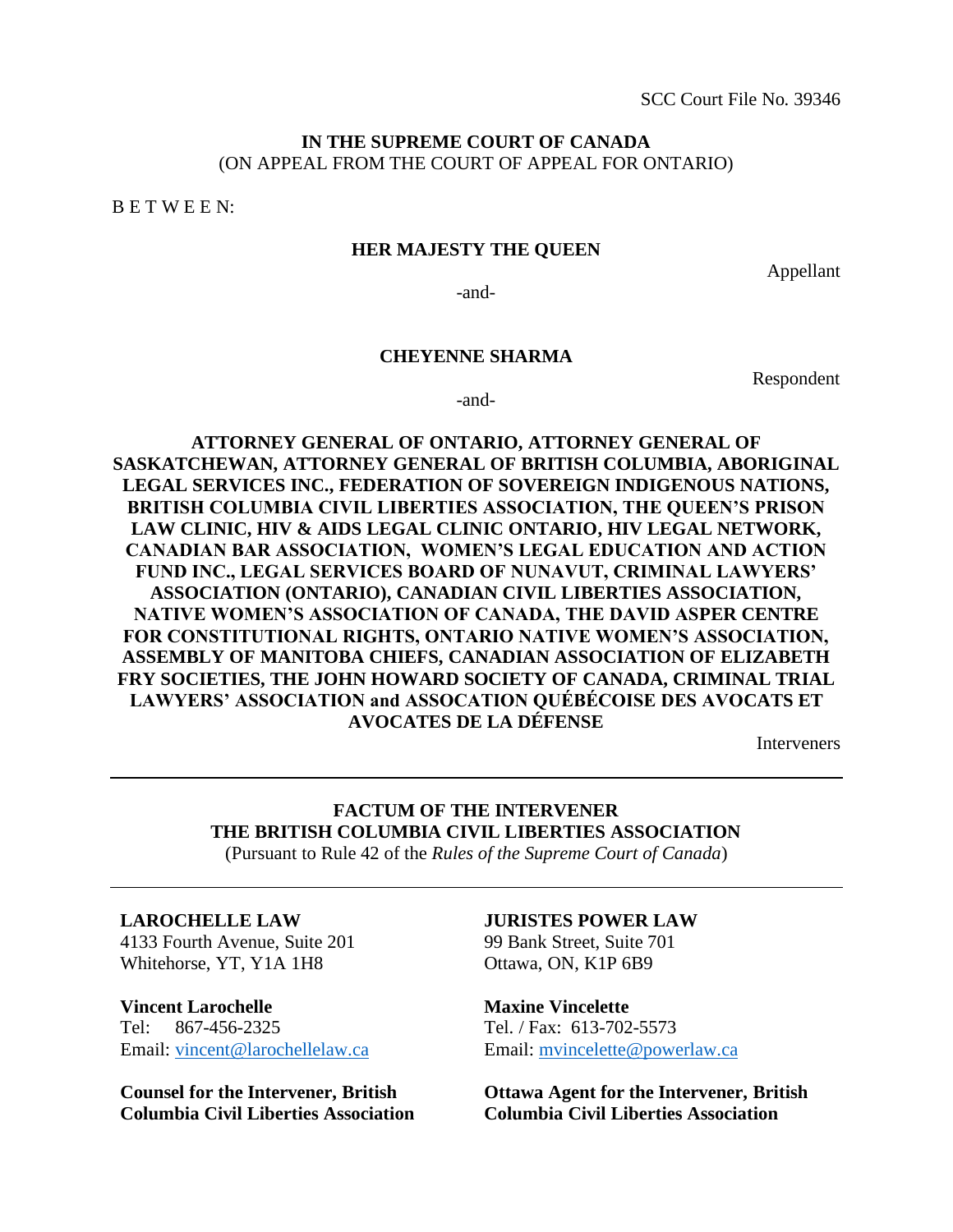**ORIGINAL TO: SUPREME COURT OF CANADA The Registrar** 301 Wellington Street Ottawa, ON K1A 0J1

### **COPIES TO:**

## **PUBLIC PROSECUTION SERVICE OF CANADA**

Ontario Regional Office 130 King Street West, Suite 3500 Toronto, ON M5X 1E1

#### **Jennifer Conroy and Jeanette Gevikoglu**

Tel: 416-952-1505 / 416-973-0026 Fax: 416-973-8253 Email: [jennifer.conroy@ppsc-sppc.gc.ca](mailto:jennifer.conroy@ppsc-sppc.gc.ca)

**Counsel for the Appellant**

### **PUBLIC PROSECUTION SERVICE OF CANADA** 160 Elgin Street,  $12<sup>th</sup>$  Floor

Ottawa, ON K1A 0H8

### **François Lacasse**

Tel.: 613-957-4770 Fax: 613-941-7865 Email[: flacasse@ppsc-sppc.gc.ca](mailto:flacasse@ppsc-sppc.gc.ca)

### **Ottawa Agent for the Appellant**

#### **STOCKWOODS LLP**

77 King Street West, Suite 4130 Toronto ON M5K 1H1

## **Nader R. Hasan**

**Stephen Aylward** Tel: 416-593-1668 / 416-593-2496 Fax: 416-593-9345 Email: [NaderH@stockwoods.ca](mailto:NaderH@stockwoods.ca) [StephenA@stockwoods.ca](mailto:StephenA@stockwoods.ca)

#### **Counsel for the Respondent**

#### **JURISTES POWER LAW**

99 Bank Street, Suite 701 Ottawa, ON K1P 6B9

## **Maxine Vincelette**

Tel: 613-702-5573 Fax: 613-702-5573 Email: [mvincelette@powerlaw.ca](mailto:mvincelette@powerlaw.ca)

**Ottawa Agent for the Respondent**

ii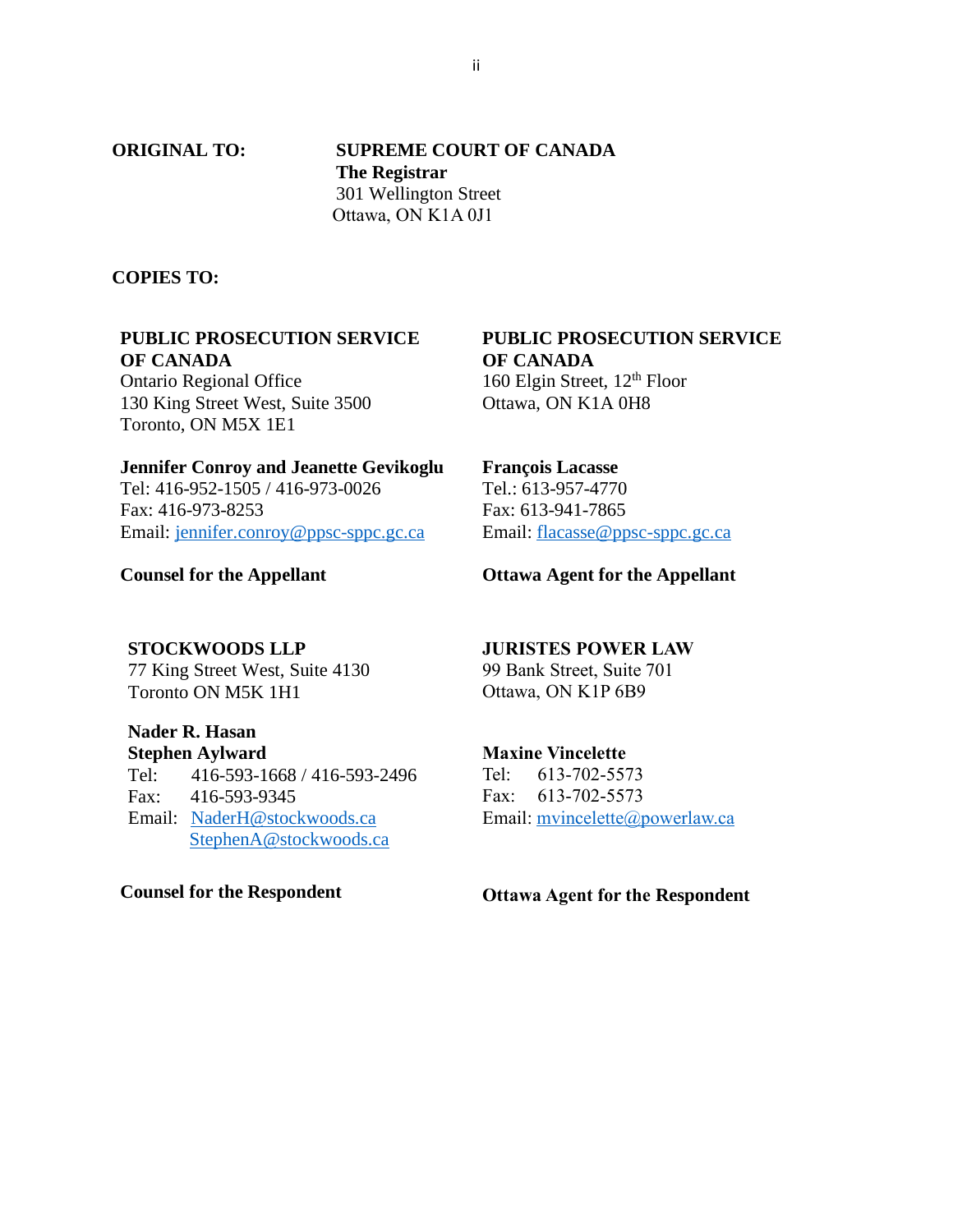### **ATTORNEY GENERAL OF ONTARIO**

720 Bay St., 10th Floor Toronto, ON M7A 2S9

## **Holly Loubert and Andrew Hotke**

Tel: 416-326-4335 Fax: 416- 326-4656 Email: [holly.loubert@ontario.ca](mailto:holly.loubert@ontario.ca)

**Counsel for the Intervener, Attorney General of Ontario**

### **ATTORNEY GENERAL OF SASKATCHEWAN**

Ministry of Justice Saskatchewan 820-1874 Scarth Street Constitutional Law Branch Regina, SK S4P 4B3

### **Noah Wernikowski**

Tel: 306-786-0206 Fax: 306-787-9111 Email: [noah.wernikowski@gov.sk.ca](mailto:noah.wernikowski@gov.sk.ca)

### **Counsel for the Intervener, Attorney General of Saskatchewan**

### **ATTORNEY GENERAL OF BRITISH COLUMBIA**

Criminal Appeals and Special Prosecutions 3rd Floor, 940 Blanshard Street Victoria, BC V8W 3E6

### **Micah Rankin**

Tel: 778-974-3344 Fax: 250-216-0264 Email: [micah.rankin@gov.bc.ca](mailto:micah.rankin@gov.bc.ca)

**Counsel for the Intervener, Attorney General of British Columbia**

#### **GOWLING WLG (CANADA) LLP**

160 Elgin Street Suite 2600 Ottawa, ON K1P 1C3

### **D. Lynne Watt**

Tel: 613-786-8695 Fax: 613-788-3509 Email[: lynne.watt@gowlingwlg.com](mailto:lynne.watt@gowlingwlg.com)

## **Ottawa Agent for the Intervener, Attorney General of Saskatchewan**

#### **GOWLING WLG (CANADA) LLP**

2600 - 160 Elgin Street Ottawa, ON K1P 1C3

# **Matthew Estabrooks**

Tel: 613-786-0211 Fax: 613-788-3573 Email: [matthew.estabrooks@gowlingwlg.com](mailto:matthew.estabrooks@gowlingwlg.com)

**Ottawa Agent for the Intervener, Attorney General of British Columbia**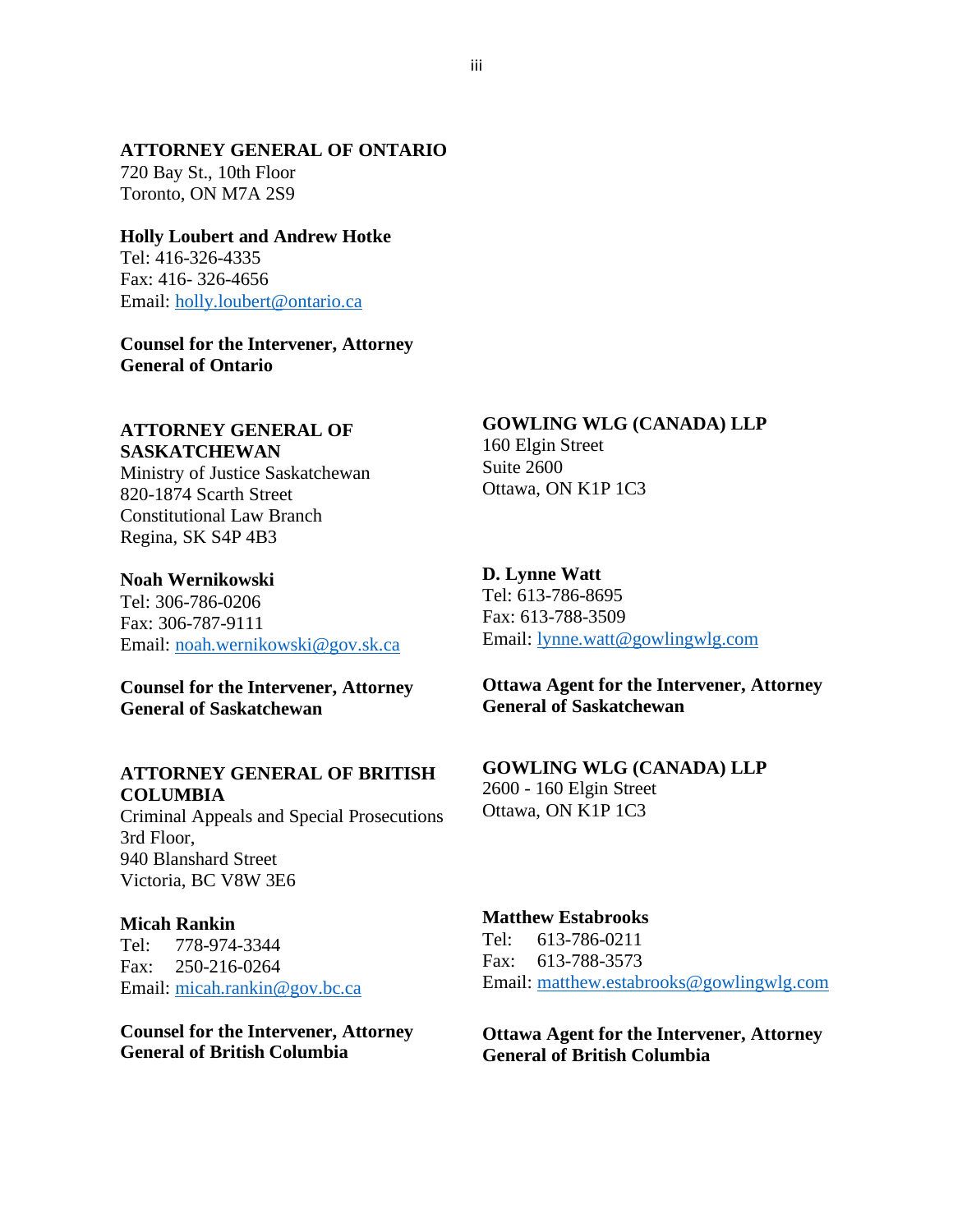### **ABORIGINAL LEGAL SERVICES INC.**

211 Yonge Street Suite 500 Toronto, ON M5B 1M4

#### **Jonathan Rudin**

Tel: 416-408-4041 Fax: 416-408-1568 Email: [rudinj@lao.on.ca](mailto:rudinj@lao.on.ca)

**Counsel for the Intervener, Aboriginal Legal Services Inc.**

## **SUNCHILD LAW** Box 1408

Battleford, SK S0M 0E0

# **Eleanore Sunchild, Q.C.**

**Michael Seed** Tel: 306-937-6154 | 306-441-1473 Fax: 306-937-6110 Email: [eleanore@sunchildlaw.com](mailto:eleanore@sunchildlaw.com) [michael@sunchildlaw.com](mailto:michael@sunchildlaw.com)

## **Counsel for the Intervener, Federation of Sovereign Indigenous Nations**

## **RUSONIK, O'CONNOR, ROBBINS, ROSS & ANGELINI, LLP**

36 Lombard Street, Suite 100 Toronto, ON M5C 2X3

### **Chris Rudnicki and Theresa Donkor**

Tel: 416-559-5441 Fax: 416-598-3384 Email: [rudnicki@criminaltriallawyers.ca](mailto:rudnicki@criminaltriallawyers.ca) [donkor@criminaltriallawyers.ca](mailto:donkor@criminaltriallawyers.ca) 

**Counsel for the Intervener, The Queen's Prison Law Clinic**

## **BORDEN LADNER GERVAIS LLP**

World Exchange Plaza 1300 - 100 Queen Street Ottawa, ON K1P 1J9

#### **Nadia Effendi**

Tel: 613-787-3562 Fax: 613-230-8842 Email: [neffendi@blg.com](mailto:neffendi@blg.com)

## **Ottawa Agent for the Intervener, Aboriginal Legal Services Inc.**

### **BORDEN LADNER GERVAIS LLP**

World Exchange Plaza 1300 - 100 Queen Street Ottawa, ON K1P 1J9

#### **Nadia Effendi**

Tel: 613-787-3562 Fax: 613-230-8842 Email: [neffendi@blg.com](mailto:neffendi@blg.com)

**Ottawa Agent for the Intervener, Federation of Sovereign Indigenous Nations**

### **SUPREME ADVOCACY LLP**

340 Gilmour Street, Suite 100 Ottawa, ON K2P 0R3

#### **Cory Giordano**

Tel: 613-296-1246 Fax: 613-695-8580 Email: [cgiordano@supremeadvocacy.ca](mailto:cgiordano@supremeadvocacy.ca)

## **Ottawa Agent for the Intervener, The Queen's Prison Law Clinic**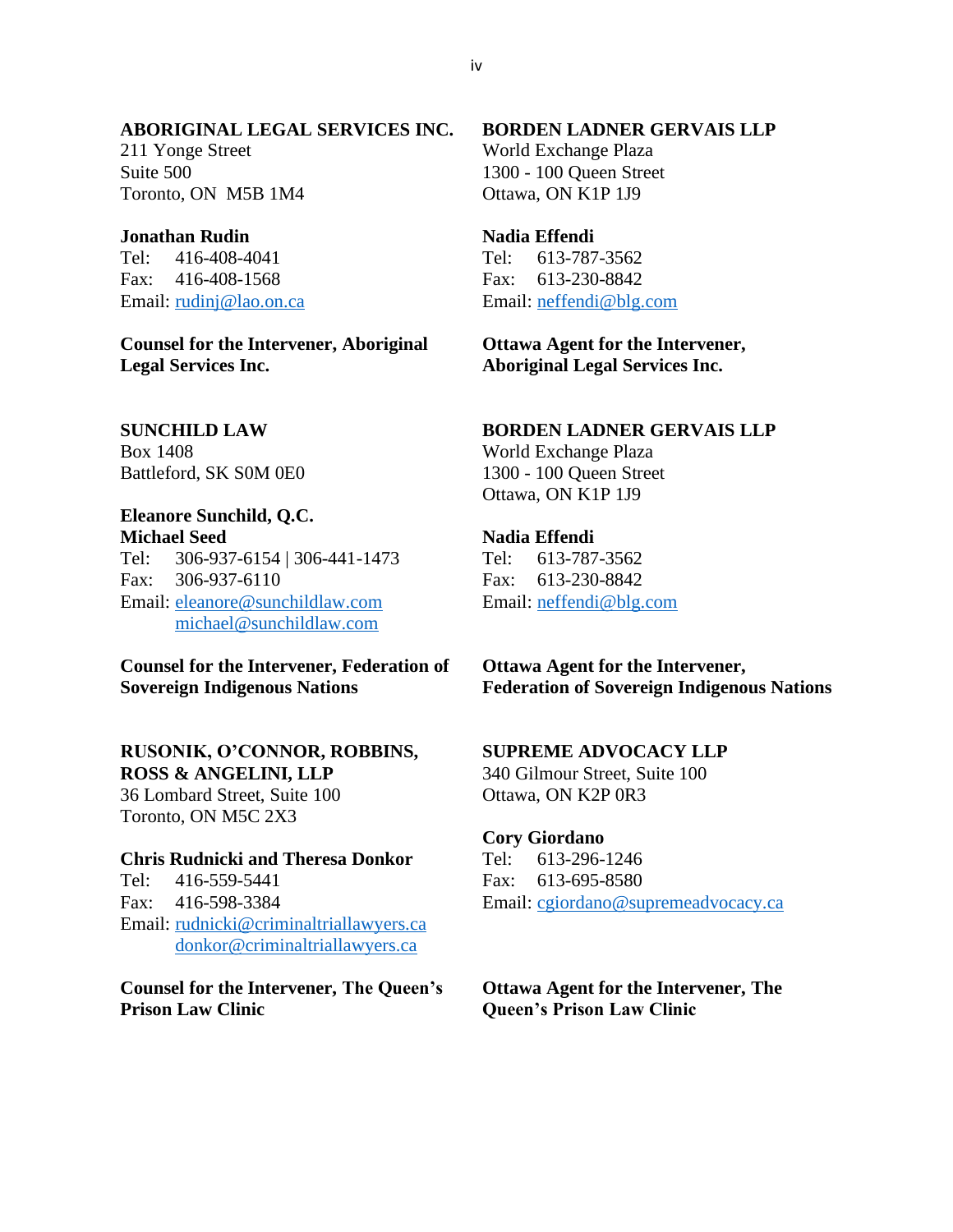# **HIV & AIDS LEGAL CLINIC ONTARIO**

1400-55 University Avenue Toronto, ON M5J 2H7

### **Robin Nobleman and Ryan Peck**

Tel: 416-340-7790 ext. 4043 Fax: 416-340-7248 Email: [noblemar@lao.on.ca](mailto:noblemar@lao.on.ca) [peckr@lao.on.ca](mailto:peckr@lao.on.ca)

**Counsel for the Intervener, HIV & AIDS Legal Clinic Ontario and HIV Legal Network**

### **PECK AND COMPANY**

610 - 744 West Hastings Vancouver, BC V6C 1A5

### **Eric V. Gottardi, Q.C.**

**Chantelle Van Wiltenburg** Tel: 604-669-0208 Fax: 604-669-0616 Email: [egottardi@peckandcompany.ca](mailto:egottardi@peckandcompany.ca) [cvw@peckandcompany.ca](mailto:cvw@peckandcompany.ca) 

**Counsel for the Intervener, Canadian Bar Association**

## **SEMAGANIS WORME LOMBARD**

150 Packham Avenue #103C Saskatoon, SK S7N 4K4

### **Alisa Lombard and Aubrey Charette**

Tel: 613-914-7726 / 343-542-4624 Fax: 306-664-7176 Email: [alombard@swllegal.ca](mailto:alombard@swllegal.ca) [aubrey@swllegal.ca](mailto:aubrey@swllegal.ca)

**Counsel for the Intervener, Women's Legal Education and Action Fund Inc.**

## **SUPREME ADVOCACY LLP**

340 Gilmour Street, Suite 100 Ottawa, ON K2P 0R3

#### **Marie-France Major**

Tel: 613-695-8855 Fax: 613-695 8580 Email: [mfmajor@supremeadvocacy.ca](mailto:mfmajor@supremeadvocacy.ca)

## **Ottawa Agent for the Intervener, HIV & AIDS Legal Clinic Ontario and HIV Legal Network**

### **MICHAEL J. SOBKIN**

331 Somerset Street West Ottawa, ON K2P 0J8

Tel: 613-282-1712 Fax: 613-288-2896 Email: [msobkin@sympatico.ca](mailto:msobkin@sympatico.ca)

**Ottawa Agent for the Intervener, Canadian Bar Association**

## **BORDEN LADNER GERVAIS LLP**

World Exchange Plaza 1300 - 100 Queen Street Ottawa, ON K1P 1J9

#### **Nadia Effendi**

Tel: 613-787-3562 Fax: 613-230-8842 Email: [neffendi@blg.com](mailto:neffendi@blg.com)

**Ottawa Agent for the Intervener, Women's Legal Education and Action Fund Inc.**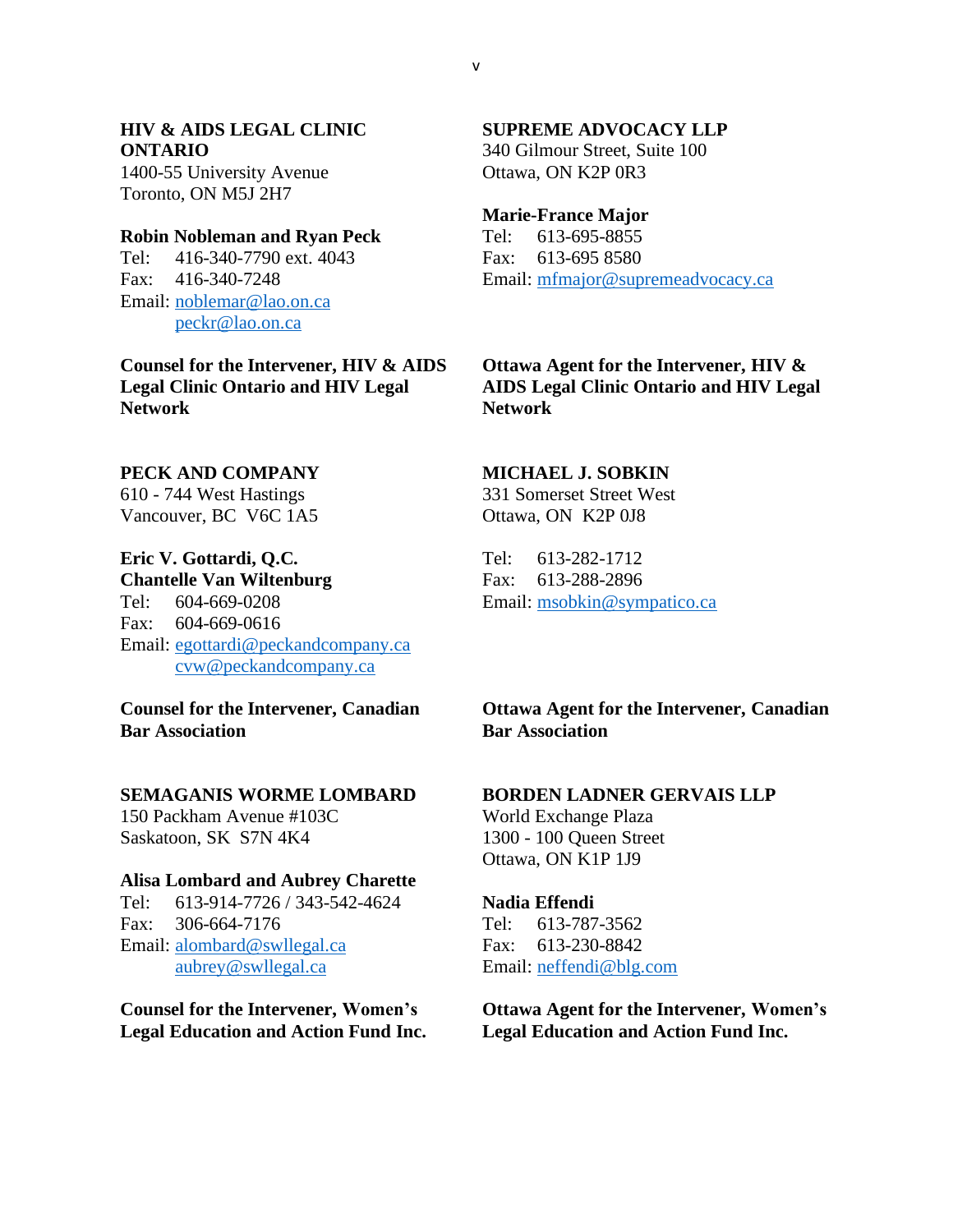## **NUNAVUT LEGAL AID**  1104-B Inuksugait Plaza, PO Box 29 Iqaluit, NU X0A 0H0

**Eva Tache-Green**  Tel: 867-975-6528 Fax: 867-979-2323 Email: [eva.tache-green@nulegalaid.com](mailto:eva.tache-green@nulegalaid.com)

**Counsel for the Intervener, Legal Services Board of Nunavut**

## **PROMISE HOLMES SKINNER,**

**BARRISTER & SOLICITOR**  96 Forsythe Street Oakville, ON L6K 1C5

**Promise Holmes Skinner**  Tel: 647-865-5820 Email: [promise@promiseandco.com](mailto:promise@promiseandco.com) 

## **DANIEL BROWN LAW LLP**

400-103 Church Street Toronto, ON M5C 2G3

### **Andrew Bigioni**

Tel.: 416-297-7200 ext. 105 Email: [bigioni@danielbrownlaw.ca](mailto:bigioni@danielbrownlaw.ca)

**Counsel for the Intervener, Criminal Lawyers' Association (Ontario)**

## **GREENSPAN HUMPHREY LAVINE** 15 Bedford Rd. Toronto, ON M5R 2J7

**David M. Humphrey Michelle M. Biddulph** Tel: 416-944-0244 Fax: 416-369-3450 Email: [dmh@15bedford.com](mailto:dmh@15bedford.com) [mbiddulph@15bedford.com](mailto:mbiddulph@15bedford.com)

**Counsel for the Intervener, Canadian Civil Liberties Association**

## **SUPREME ADVOCACY LLP**

340 Gilmour Street, Suite 100 Ottawa, ON K2P 0R3

## **Thomas Slade**

Tel: 613-695-8855 Fax: 613-695-8580 Email: [tslade@supremeadvocacy.ca](mailto:tslade@supremeadvocacy.ca)

**Ottawa Agent for the Intervener, Legal Services Board of Nunavut**

### **SUPREME ADVOCACY LLP**

340 Gilmour Street, Suite 100 Ottawa, ON K2P 0R3

## **Marie-France Major**

Tel: 613-695-8855 Fax: 613-695 8580 Email: [mfmajor@supremeadvocacy.ca](mailto:mfmajor@supremeadvocacy.ca)

## **Ottawa Agent for the Intervener, Criminal Lawyers' Association (Ontario)**

# **SUPREME ADVOCACY LLP**

340 Gilmour Street, Suite 100 Ottawa, ON K2P 0R3

**Thomas Slade**  Tel: 613-695-8855 Fax: 613-695-8580 Email: [tslade@supremeadvocacy.ca](mailto:tslade@supremeadvocacy.ca)

**Ottawa Agent for the Intervener, Canadian Civil Liberties Association**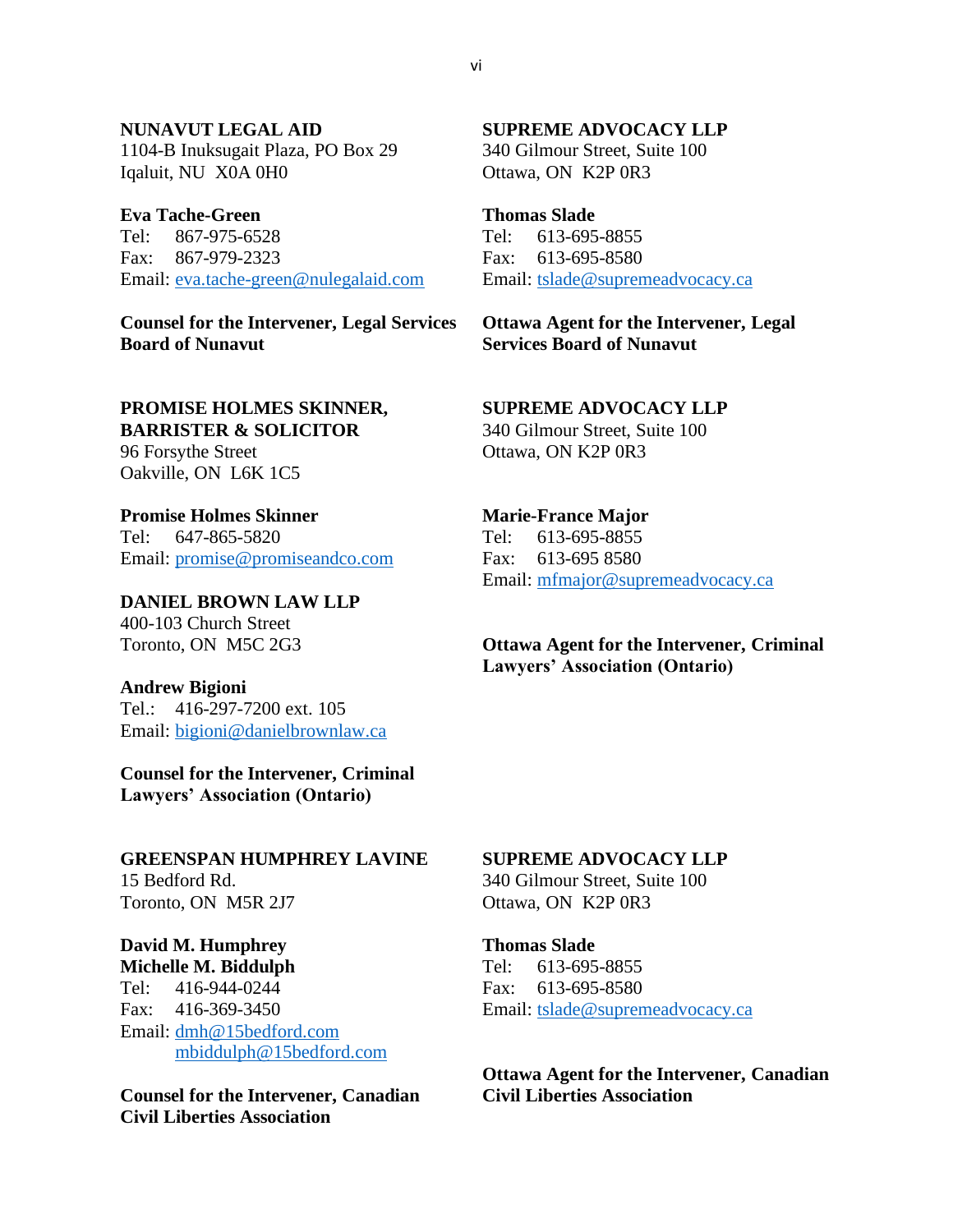## **NATIVE WOMEN'S ASSOCIATION OF CANADA** 1688 Sunview Drive

Ottawa, ON, K1C 7M8

**Adam Bond** (LSO #71532H) Tel: 343-997-1352 Email: [abond@nwac.ca](mailto:abond@nwac.ca) 

**Laura Ezeuka** (LSO #82211C) Tel: 416-835 6907 Email: [lezeuka@nwac.ca](mailto:lezeuka@nwac.ca) 

**Counsel for the Intervener, Native Women's Association of Canada**

## **GOLDBLATT PARTNERS LLP**

1100 - 20 Dundas Street West Toronto, ON M5G 2G8

# **Jessica Orkin**

**Adriel Weaver** Tel: 416-977-6070 Fax: 416-591-7333 Email: [jorkin@goldblattpartners.com](mailto:jorkin@goldblattpartners.com) [aweaver@goldblattpartners.com](mailto:aweaver@goldblattpartners.com)

**Counsel for the Intervener, the David Asper Centre for Constitutional Rights**

## **McCARTHY TÉTRAULT LLP**

Suite 5300, Toronto Dominion Bank Tower Toronto, ON M5K 1E6

**Adam Goldenberg Connor Bildfell Alana Robert** Tel.: 416-362-1812 Fax: 416-868-0673 Email: [agoldenberg@mccarthy.ca](mailto:agoldenberg@mccarthy.ca) [cbildfell@mccarthy.ca](mailto:cbildfell@mccarthy.ca) [alrobert@mccarthy.ca](mailto:alrobert@mccarthy.ca)

### **Counsel for the Intervener, Ontario Native Women's Association**

## **GOLDBLATT PARTNERS LLP**

500 - 30 Metcalfe St. Ottawa, ON K1P 5L4

### **Colleen Bauman**

Tel: 613-482-2463 Fax: 613-235-5327 Email: [cbauman@goldblattpartners.com](mailto:cbauman@goldblattpartners.com)

## **Ottawa Agent for the Intervener, the David Asper Centre for Constitutional Rights**

## **JURISTES POWER LAW**

99 Bank Street, Suite 701 Ottawa, ON K1P 6B9

### **Darius Bossé**

Tel: 613-702-5566 Fax: 613-702-5566 Email: [DBosse@juristespower.ca](mailto:DBosse@juristespower.ca)

**Ottawa Agent for the Intervener, Ontario Native Women's Association**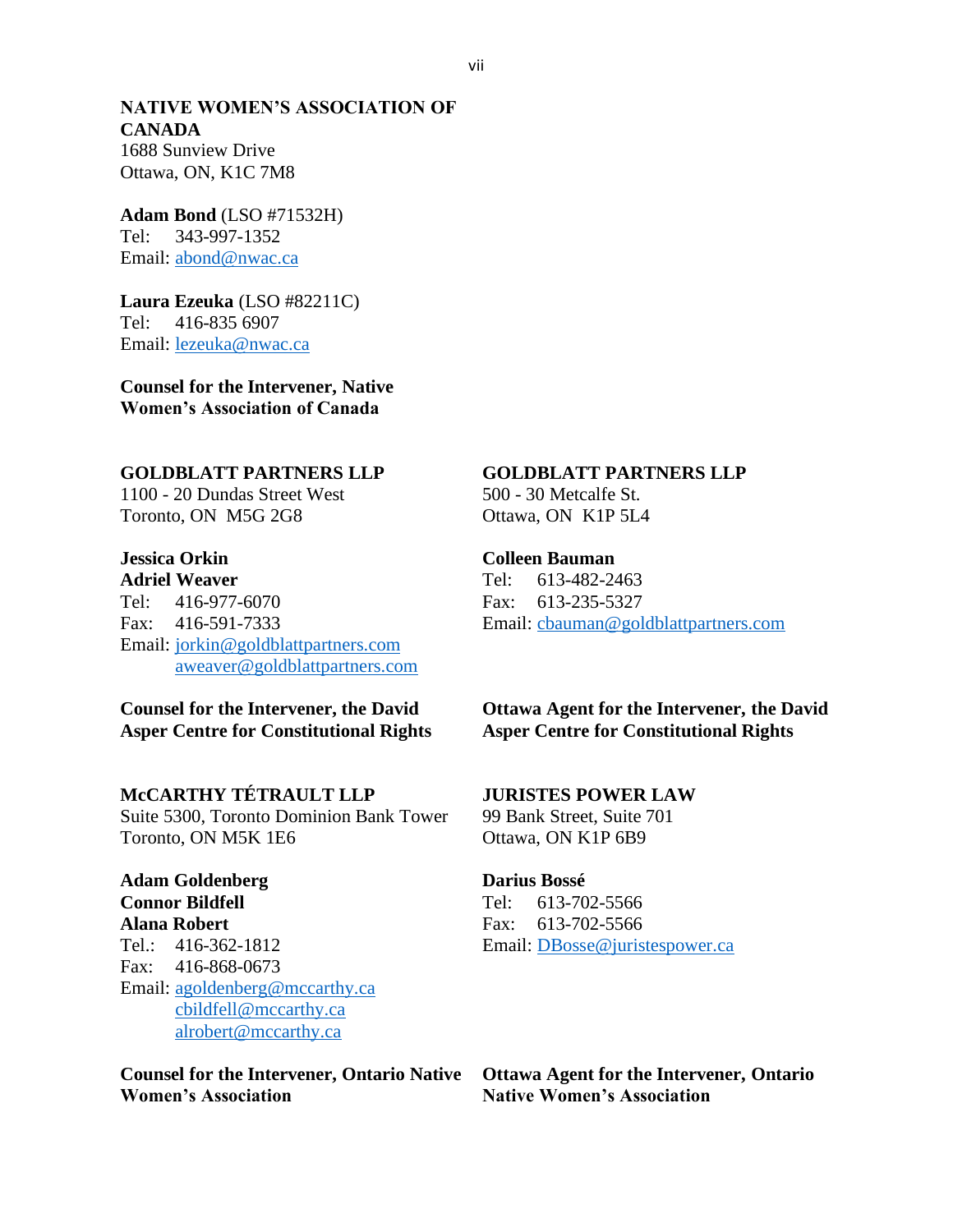## **FOX FRASER LLP**

#1630, 1800 4 Street SW Calgary, AB T2S 2S5

#### **Carly Fox and Emily Guglielmin**

Tel: 403-910-5392 Fax: 403-407-7795 Email: [cfox@foxfraserlaw.com](mailto:cfox@foxfraserlaw.com) [eguglielmin@foxfraserlaw.com](mailto:eguglielmin@foxfraserlaw.com)

**Counsel for the Intervener, Assembly of Manitoba Chiefs**

## **CHAMP AND ASSOCIATES**

Equity Chambers 43 Florence Street Ottawa, ON K2P 0W6

### **Emilie Taman**

Tel: 613-237-4740 Fax: 613-232-2680 Email: [etaman@champlaw.ca](mailto:etaman@champlaw.ca)

**Counsel for the Intervener, Canadian Association of Elizabeth Fry Societies**

## **POLLEY FAITH LLP**

TD North Tower 77 King St. W., Suite 2110 Toronto ON M5K 2A1

**Andrew Max** (65624J) Email: [amax@polleyfaith.com](mailto:amax@polleyfaith.com)

**Emily Young** (77217D) Email: [eyoung@polleyfaith.com](mailto:eyoung@polleyfaith.com)

Tel: 416-365-1600

**Counsel for the Intervener, The John Howard Society of Canada**

## **CHAMP & ASSOCIATES**

43 Florence Street Ottawa, ON K2P 0W6

#### **Bijon Roy**

Tel: 613-237-4740 Fax: 613-232-2680 Email: [broy@champlaw.ca](mailto:broy@champlaw.ca)

## **Ottawa Agent for the Intervener, Assembly of Manitoba Chiefs**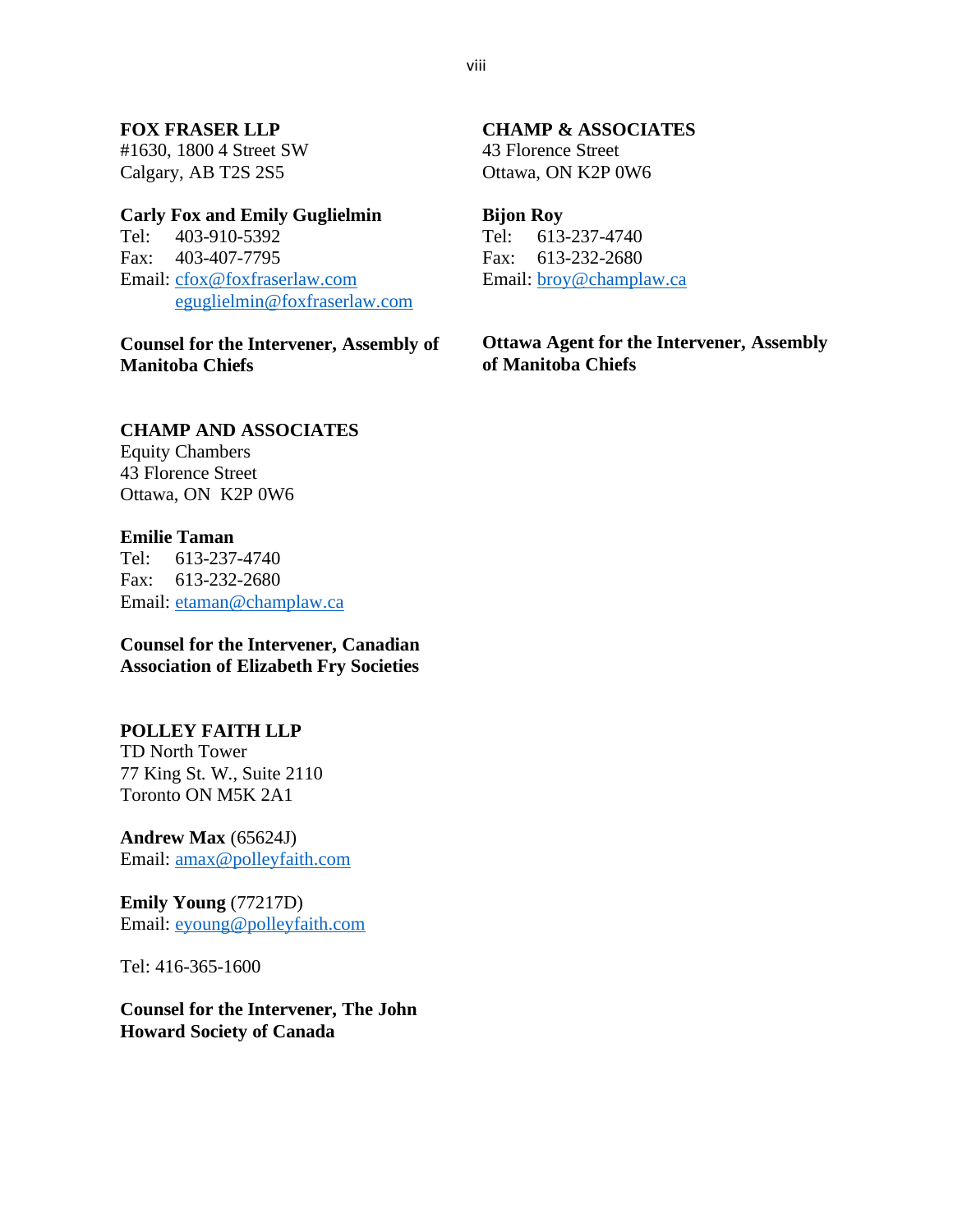#### **DAWSON DUCKETT GARCIA & JOHNSON**

Suite 300, 9924 106 Street Edmonton, AB T5K 1C4

## **Kathryn A. Quinlan**

Tel: 780-424-9058 Fax: 780-425-0172 Email: [kquinlan@dsscrimlaw.com](mailto:kquinlan@dsscrimlaw.com)

## **BERESH LAW**

2402 Bell Tower, 101004 – 103 Avenue Edmonton, AB T5J 0H8

## **Kristofer J. Advent**

Tel: 780-421-4766 Fax: 780-429-0346 Email: [kristofer@bereshlaw.ca](mailto:kristofer@bereshlaw.ca)

**Counsel for the Intervener, Criminal Trial Lawyers' Association**

### **LE GROUPE CAMPEAU RAYMOND INC.**

500 Place d'Armes, Suite 2350 Montreal, QC H2Y 2W2

# **Maxime F. Raymond**

**Emmanuelle Arcand** Tel: 514-318-5724 Fax: 855-877-5923 Email: [mraymond@legroupecr.com](mailto:mraymond@legroupecr.com) [earcand@legroupecr.com](mailto:earcand@legroupecr.com)

**Counsel for the Intervener, Assocation québécoise des avocats et avocates de la défense**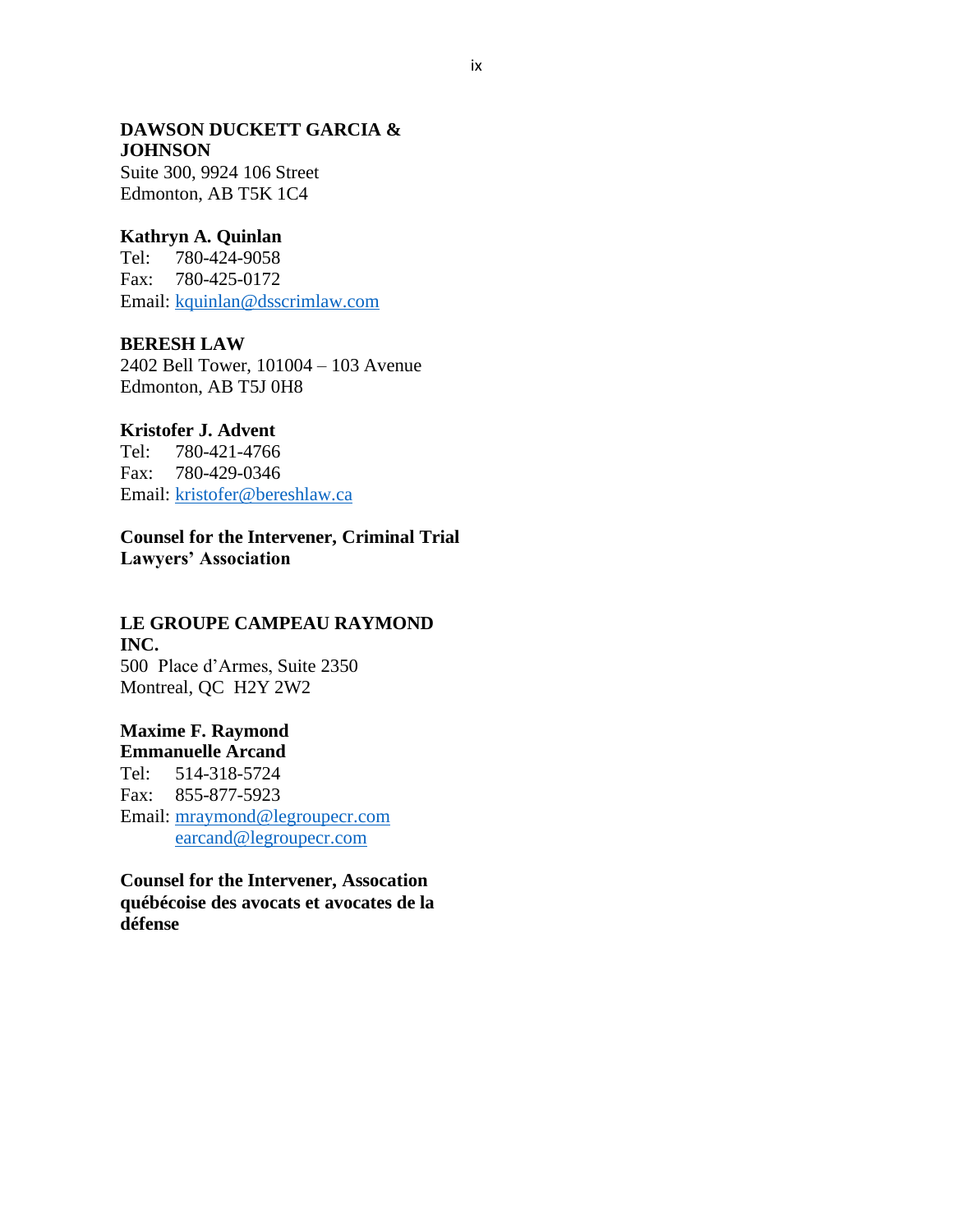# **Table of Contents**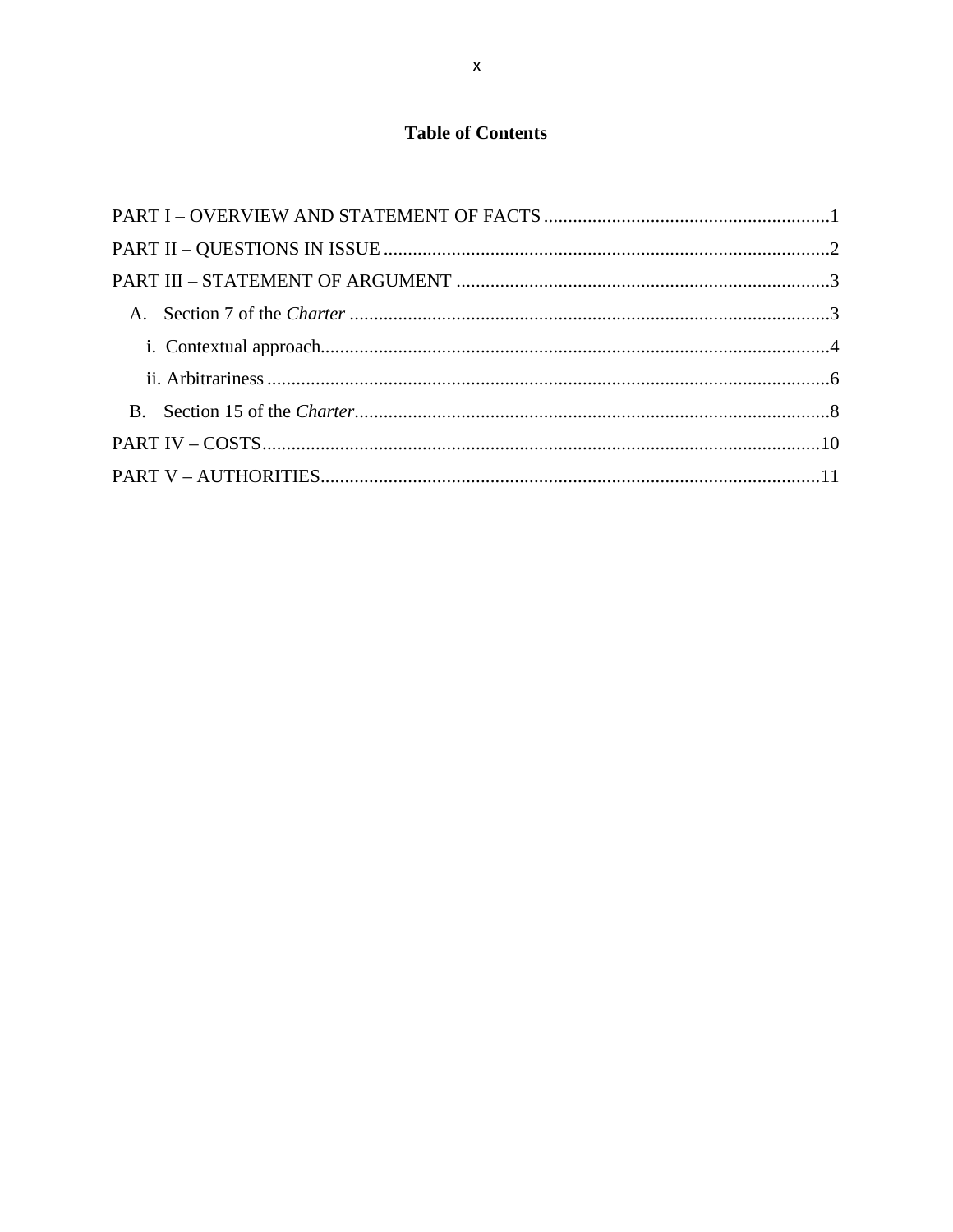### **PART I – OVERVIEW AND STATEMENT OF FACTS**

<span id="page-10-0"></span>1. Canada's prisons are the new residential schools.

2. Such was the conclusion reached by Maclean's magazine after an extensive investigation of Canada's criminal justice system in 20[1](#page-10-1)6.<sup>1</sup>

3. Indeed, little hope has been given to Indigenous people that the colonial foundations of the justice system will be uprooted, for when one looks past the discourse and promises of government to this effect, almost all that can be found by way of progress is one small act: the sentencing reform of  $1996<sup>2</sup>$  $1996<sup>2</sup>$  $1996<sup>2</sup>$ 

4. As Chief Justice Lamer noted in *Proulx,* the sentencing reform of 1996, and in particular the Conditional Sentence Order ("**CSO**") which it created, are aimed at integrating restorative justice principles in sentencing to remedy the overincarceration of Indigenous people.<sup>[3](#page-10-3)</sup>

5. For lack of any other legal footing, aspirations to decolonize the sentencing regime have mostly been funnelled through s 718.2(e) of the *Criminal Code* and its companion tool, the CSO.

6. In this remedial context, curtailing the discretion of sentencing judges to impose a CSO in the circumstances provided by ss 742.1(c)-(e) of the *Criminal Code* (the "**Impugned Provisions**") is constitutionally flawed: it is both discriminatory and arbitrary.

7. It is discriminatory because it reinforces, perpetuates, and exacerbates a colonial approach to justice against Indigenous people (who have long surpassed crisis levels of over-representation in the justice system) by backtracking on the little progress made through use of the CSO.

8. It is arbitrary because it is fundamentally inconsistent with the sentencing regime as whole, departs from the individualized nature of the sentencing process, and curtails the discretion of the sentencing judge to impose an otherwise fit and proper sentence for no rational reason.

<span id="page-10-1"></span><sup>1</sup> *Canada's prisons are the 'new residential schools',* Maclean's, February 18, 2016

<span id="page-10-2"></span><sup>(</sup>*<https://www.macleans.ca/news/canada/canadas-prisons-are-the-new-residential-schools/>*)] <sup>2</sup> Bill C-41, *[An Act to amend the Criminal Code \(sentencing\) and other Acts in consequence](https://www.parl.ca/Content/Bills/351/Government/c-41/c-41_4/c-41_4.pdf)* 

*[thereof,](https://www.parl.ca/Content/Bills/351/Government/c-41/c-41_4/c-41_4.pdf)* SC 1995, c 22.

<span id="page-10-3"></span> $\frac{3}{3}$  *R v Proulx*, 2000 SCC  $\frac{5}{2}$  at paras 15, 92.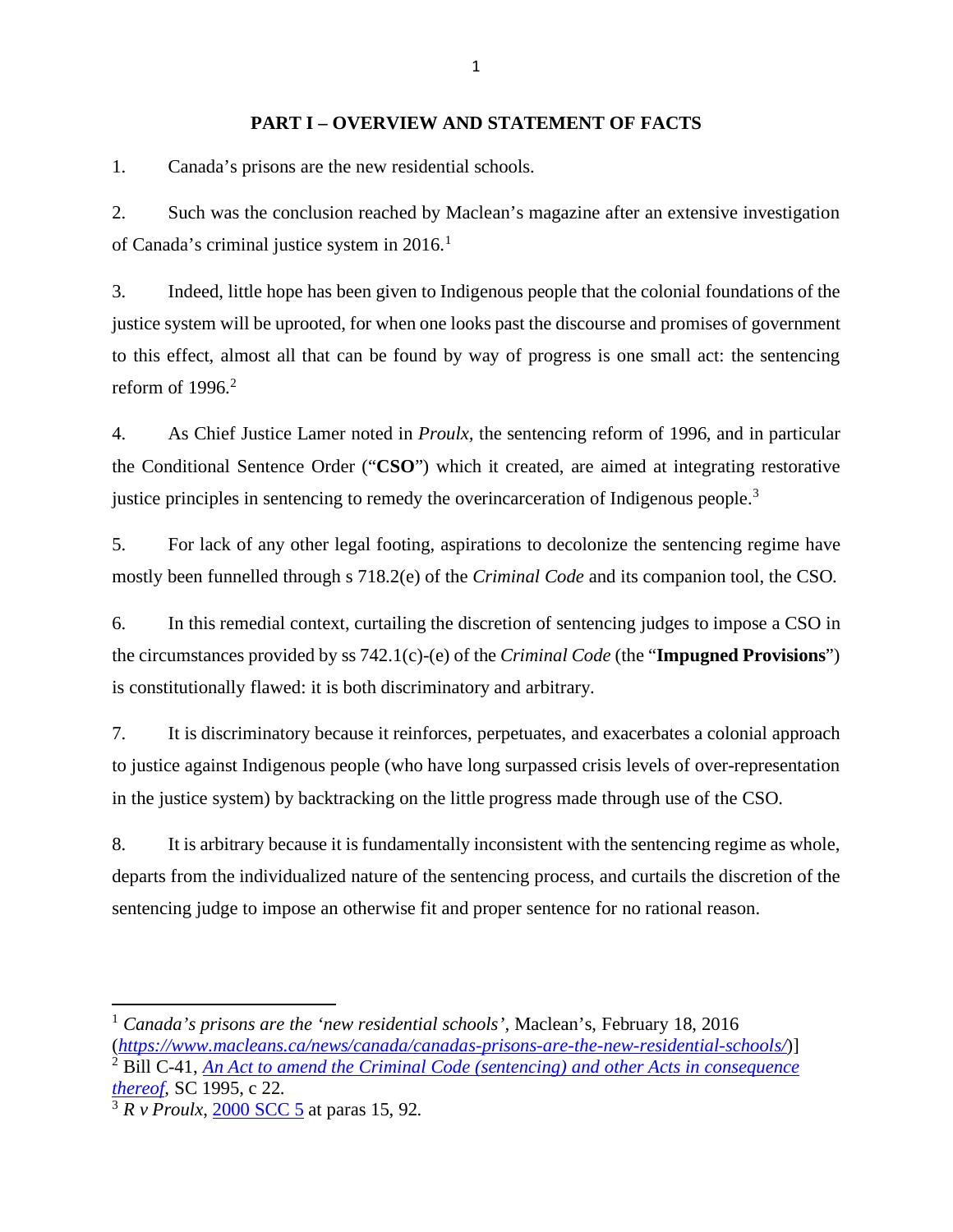### **PART II – QUESTIONS IN ISSUE**

<span id="page-11-0"></span>9. The BCCLA takes a position on three issues pertaining to both the s 7 and s 15 analysis to be conducted in this matter.

- 10. With respect to the s 7 analysis, the BCCLA's position is as follows:
	- i. When conducting an arbitrariness analysis, the identification of the Impugned Provisions' purpose and effect must be seen as a contextual inquiry. The Impugned Provisions must not be viewed in isolation, but rather situated within the wider context of s 742.1, the sentencing reform of 1996, and Part XXIII of the *Code* as a whole. The purpose of s 742.1 as a whole is to provide sentencing judges with a meaningful alternative to incarceration for non-dangerous and less serious offenders, and in particular Indigenous defendants.
	- ii. With this proper contextual understanding of the Impugned Provisions, it is readily apparent that they are arbitrary: they frustrate the aim of s 742.1 and are otherwise inconsistent with the 1996 reform and the foundational principles of Part XXIII of the *Criminal Code*.
- 11. With respect to the s 15 analysis, the BCCLA takes the following position:
	- i. The floodgates argument is no answer to a s 15 discrimination claim. Given the urgent crisis of over-representation of Indigenous people in all aspects of the criminal justice system, the first prong of the s 15 test will often be met when laws are related to the operation of this system. Such laws are not necessarily *prima facie*  discriminatory – they must also perpetuate, reinforce, or exacerbate a historical or systemic disadvantage of Indigenous people to meet such a test. In this case, the Impugned Provisions do just that by reverting to and reinforcing a colonial approach to justice.
- 12. BCCLA takes no position on the ultimate outcome of the appeal.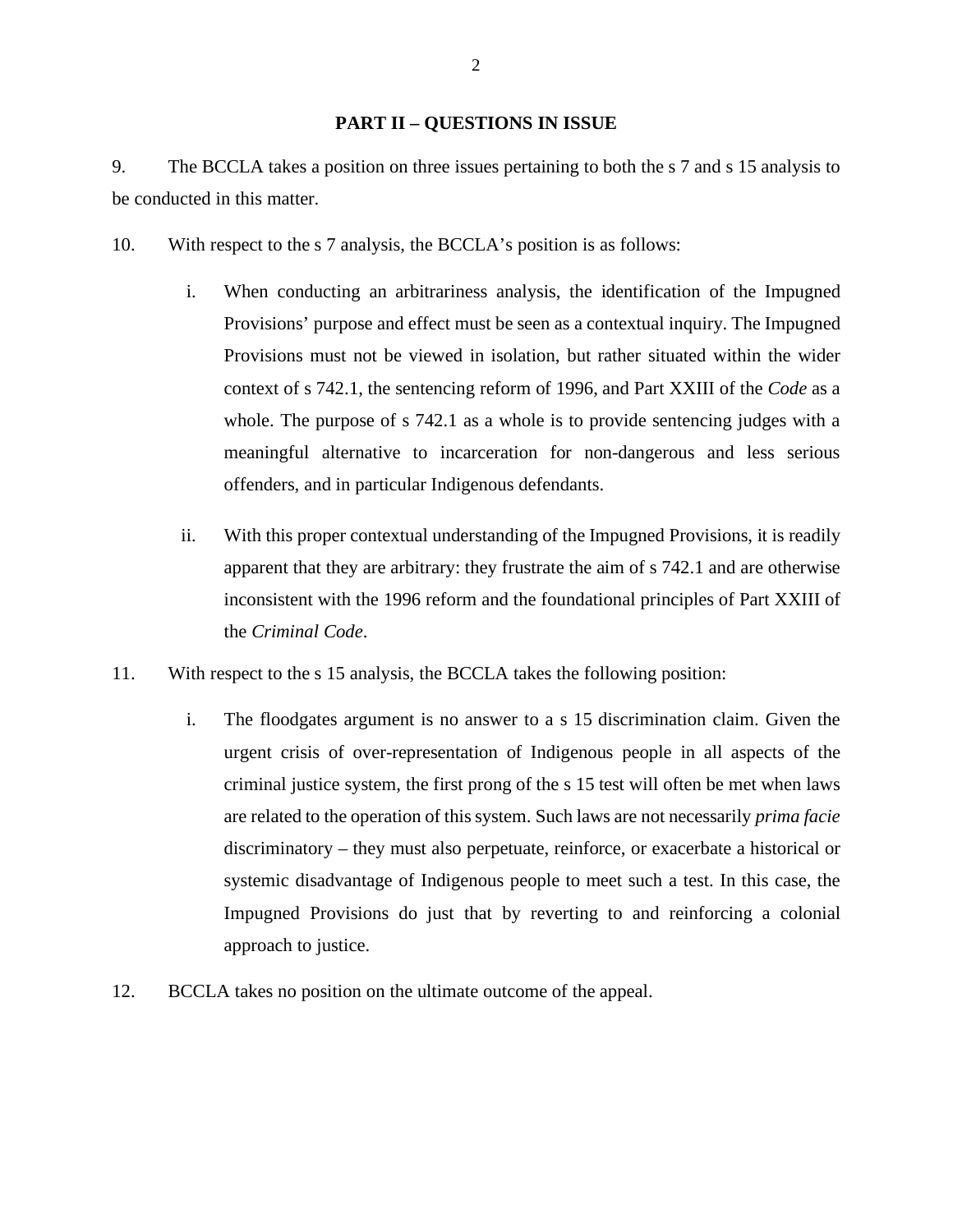### **PART III – STATEMENT OF ARGUMENT**

#### <span id="page-12-1"></span><span id="page-12-0"></span>**A. Section 7 of the** *Charter*

13. There is an unfortunate tendency in the s 7 jurisprudence – noted in this Court's decision in *Bedford* – to view overbreadth as a form of *partial* arbitrariness.<sup>[4](#page-12-2)</sup> Such a view renders arbitrariness an analytically irrelevant tool, as it would be completely subsumed in overbreadth.

14. In the BCCLA's submission, a robust arbitrariness analysis under s 7 of the *Charter* must contrast the effects of a specific legislative provision against its purpose by reference to the wider legislative scheme. Where (as is the case here) the effects of a specific provision are fundamentally inconsistent with the overall scheme, it will result in a "failure of instrumental rationality" in the form of arbitrariness. [5](#page-12-3)

15. As this Court has noted, neither the effects nor the purpose of a specific provision can properly be ascertained in isolation. In the *Insite* case, for example, the wider legislative context was found to relieve a law of its potential unconstitutional effects.<sup>[6](#page-12-4)</sup> Similarly, a law's effect may appear arbitrary within the frame of reference of the wider legislative scheme.<sup>[7](#page-12-5)</sup>

16. Stated differently, the intrinsic rationality of a specific provision depriving an individual of their liberty interest must be assessed by reference to the provision's relationship (if any) with the overarching legislative context.

17. Such was the conclusion of this Court in the *Insite* case, where a ministerial refusal to grant an exemption under the *Controlled Drugs and Substances Act* ("**CDSA**") was deemed arbitrary as it was inconsistent with the wider legislative context of the CDSA as a whole, namely to protect health and public safety.<sup>[8](#page-12-6)</sup> Similarly, this Court explained that a finding of arbitrariness in *Morgentaler* followed from an *inconsistency* between the effects of a law and its purpose.<sup>[9](#page-12-7)</sup> The BCCLA submits such an inconsistency can arise with the wider legislative scheme as well.

<span id="page-12-2"></span><sup>4</sup> *Canada (Attorney General) v Bedford*, [2013 SCC 72](https://decisions.scc-csc.ca/scc-csc/scc-csc/en/13389/1/document.do) at paras 111-117.

<span id="page-12-3"></span><sup>5</sup> *Canada (Attorney General) v Bedford*, [2013 SCC 72](https://decisions.scc-csc.ca/scc-csc/scc-csc/en/13389/1/document.do) at para 107.

<span id="page-12-4"></span><sup>6</sup> *Canada (Attorney General) v PHS Community Services Society*, 2011 [SCC 44](https://decisions.scc-csc.ca/scc-csc/scc-csc/en/7960/1/document.do) at para 109.

<span id="page-12-5"></span><sup>7</sup> *R v Nur,* [2015 SCC 15](https://decisions.scc-csc.ca/scc-csc/scc-csc/en/15272/1/document.do) at paras 110, 191.

<span id="page-12-6"></span><sup>8</sup> *Canada (Attorney General) v PHS Community Services Society*, [2011 SCC 44](https://decisions.scc-csc.ca/scc-csc/scc-csc/en/7960/1/document.do) at paras 131-132.

<span id="page-12-7"></span><sup>9</sup> *Canada (Attorney General) v Bedford*, [2013 SCC 72](https://decisions.scc-csc.ca/scc-csc/scc-csc/en/13389/1/document.do) at paras 119 (citing *R. v. Morgentaler,*  [\[1988\] 1 SCR 30\)](https://decisions.scc-csc.ca/scc-csc/scc-csc/en/288/1/document.do).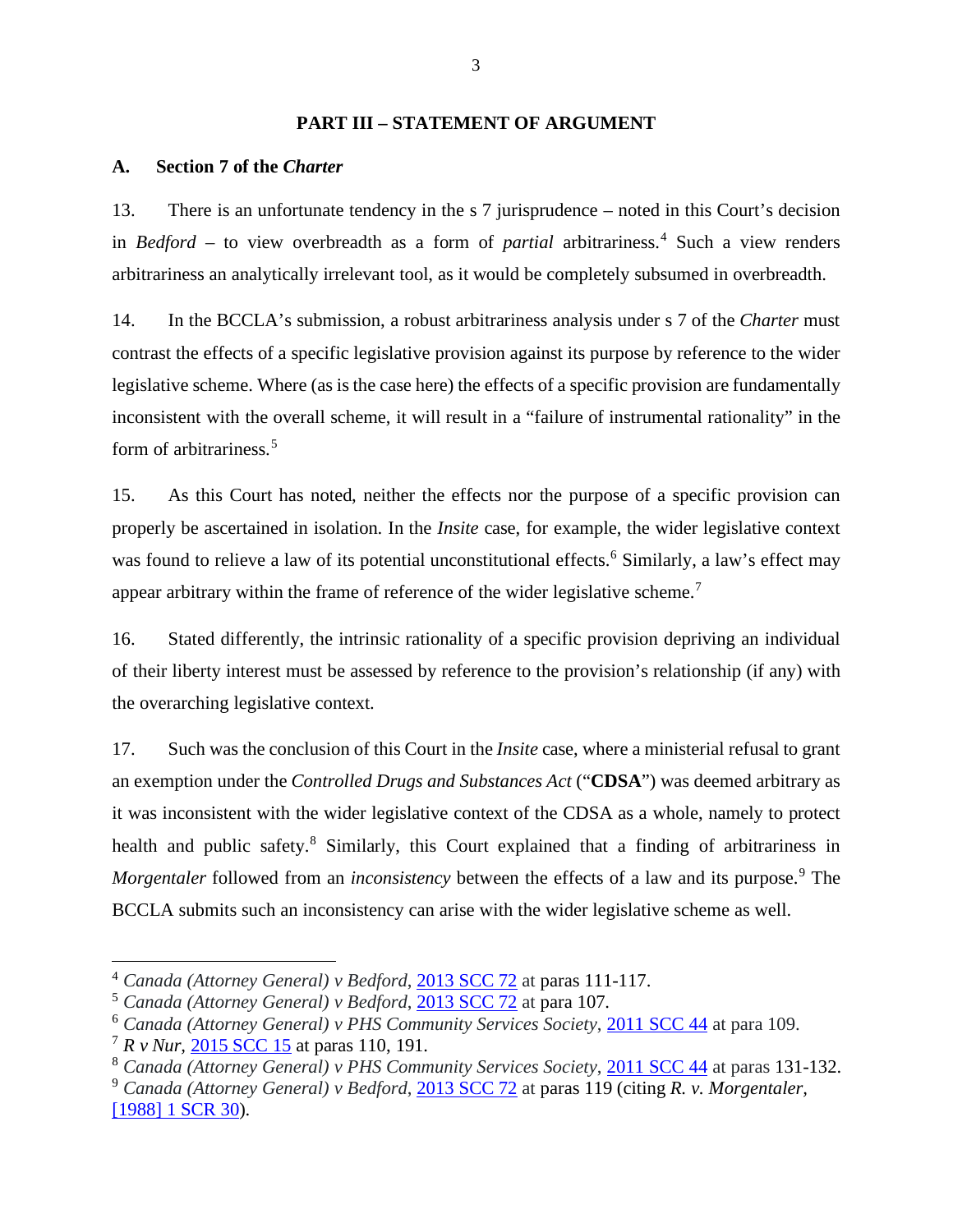#### <span id="page-13-0"></span>*i. Contextual approach*

18. The BCCLA's overarching concern is the failure of both the trial judge and the Ontario Court of Appeal to contextualize the constitutional analysis of the Impugned Provisions.

19. These provisions do not exist in a vacuum. They were enacted within a wider legislative context, including (i) the sentencing reform of 1996 (in particular ss 718.2(e) and 742.1); and (ii) Part XXIII of the *Code* generally.

20. Turning first to s 742.1, it bears noting that prior to the enactment of the Impugned Provisions, a CSO was not available for offenders that would endanger the safety of the community (s 742.1(a)), or who committed an offence subject to a minimum mandatory term of imprisonment (s 742.1(b)), or for whom the imposition of such a sentence would be inconsistent with the fundamental purpose and principles of sentencing (s 742.1(a)). The Impugned Provisions did not alter these preconditions, but simply tacked on additional disqualifying conditions.

21. Thus, even within the immediate legislative context of s 742.1, the effect of the Impugned Provisions is circumscribed to offenders who would otherwise have met the significant eligibility hurdles for a CSO, and denies them this possibility based solely on the fact that an offence captured by ss  $742.1(c)$ -(e) was committed.

22. Contrary to the approach taking by the Ontario Court of Appeal, the Impugned Provisions must also be situated within the wider context of the sentencing reform of 1996 and Part XXIII of the *Code.* 

23. The Ontario Court of Appeal rejected the purpose proposed by the parties in the context of its s 7 inquiry. Instead, the court formulated a narrower purpose that considered the amendments to s 742.1 in isolation: "to maintain the integrity of the justice system by ensuring that offenders who commit serious offences receive prison sentences."<sup>[10](#page-13-1)</sup> The court landed on this position due to its insistence on an apparent distinction between enacting a law and repealing or amending it.

24. In taking this restrictive approach, the court divorced the Impugned Provisions from how they fit into the overall legislative scheme and its evolution over time. From a *Charter* perspective, when identifying the purpose of legislation there is no principled reason to distinguish between an

<span id="page-13-1"></span><sup>10</sup> *R v Sharma*, [2020 ONCA 478](https://www.ontariocourts.ca/decisions/2020/2020ONCA0478.htm) at para 148.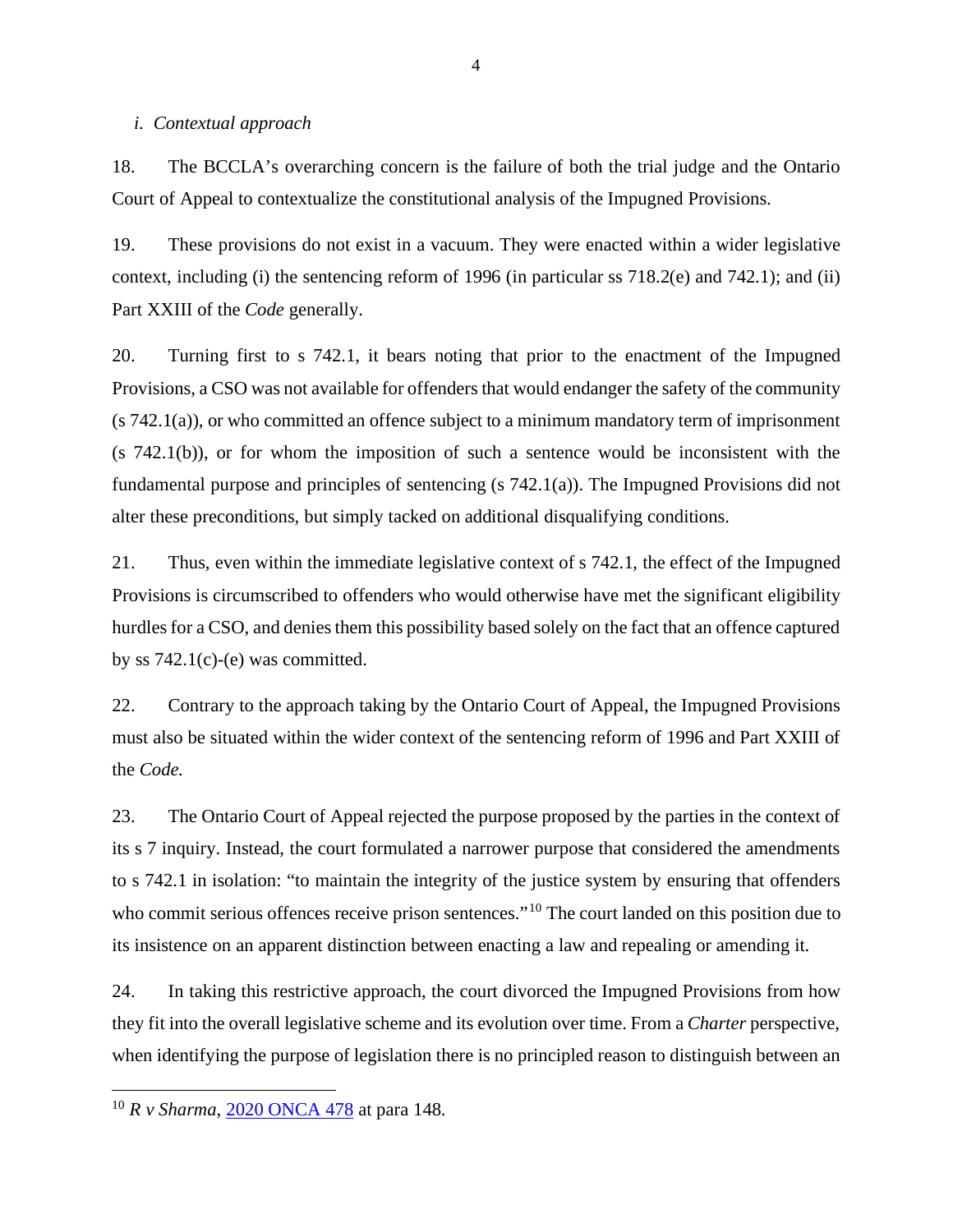enactment, or subsequent amendment or repeal. All are simply laws passed by Parliament, animated by purpose and having an effect on Canadians.

25. As Justice Abella noted recently, courts considering the constitutionality of enactments must resist the temptation to focus on the form of a law, and focus instead on its effects.<sup>[11](#page-14-0)</sup>

26. Turning to the case at bar, it is impossible to understand any of the amendments to s 742.1 without first considering the wider aim sought to be achieved by Parliament through the sentencing reform of 1996: to reduce the use of prison as a sanction, especially for Indigenous people, including through the use of restorative justice in sentencing.

27. If sub-ss 718.2(c),(d) and (e) reflect and animate this purpose, s 742.1 is the primary tool given to sentencing judges to achieve it.

28. In this Court's own words, the conditional sentence was specifically designed as a means to achieve the twin objectives of the 1996 reform, by providing a meaningful alternative to the incarceration of less serious and non-dangerous offenders.<sup>[12](#page-14-1)</sup>

29. Section 742.1's overall purpose and objective have not changed since 1996. The section's purpose is to give sentencing judges a meaningful alternative to the incarceration of less serious and non-dangerous offenders.

30. Furthermore, s 742.1 is not a self-standing piece of legislation. It is a cog in Part XXIII and aims to be coherent with the principles espoused by the sentencing regime as a whole: the individualized nature of sentencing proceedings, the cardinal principle of proportionality, and the codified objectives and principles of sentencing.

31. The Impugned Provisions, viewed in this proper context, will fail to meet the requirements of instrumental rationality if their effects are inconsistent with the overall purpose of s 742.1 or Part XXIII of the *Code*. Any constitutional analysis of the Impugned Provisions must resist the temptation to overemphasize the specific purpose of the subsections, as this artificially insulates

<span id="page-14-0"></span><sup>11</sup> *Québec (P-G) v Alliance,* [2018 SCC 17](https://decisions.scc-csc.ca/scc-csc/scc-csc/en/17077/1/document.do) at para 33.

<span id="page-14-1"></span><sup>12</sup> *R v Proulx,* [2000 SCC 5](https://decisions.scc-csc.ca/scc-csc/scc-csc/en/1766/1/document.do) at para 21.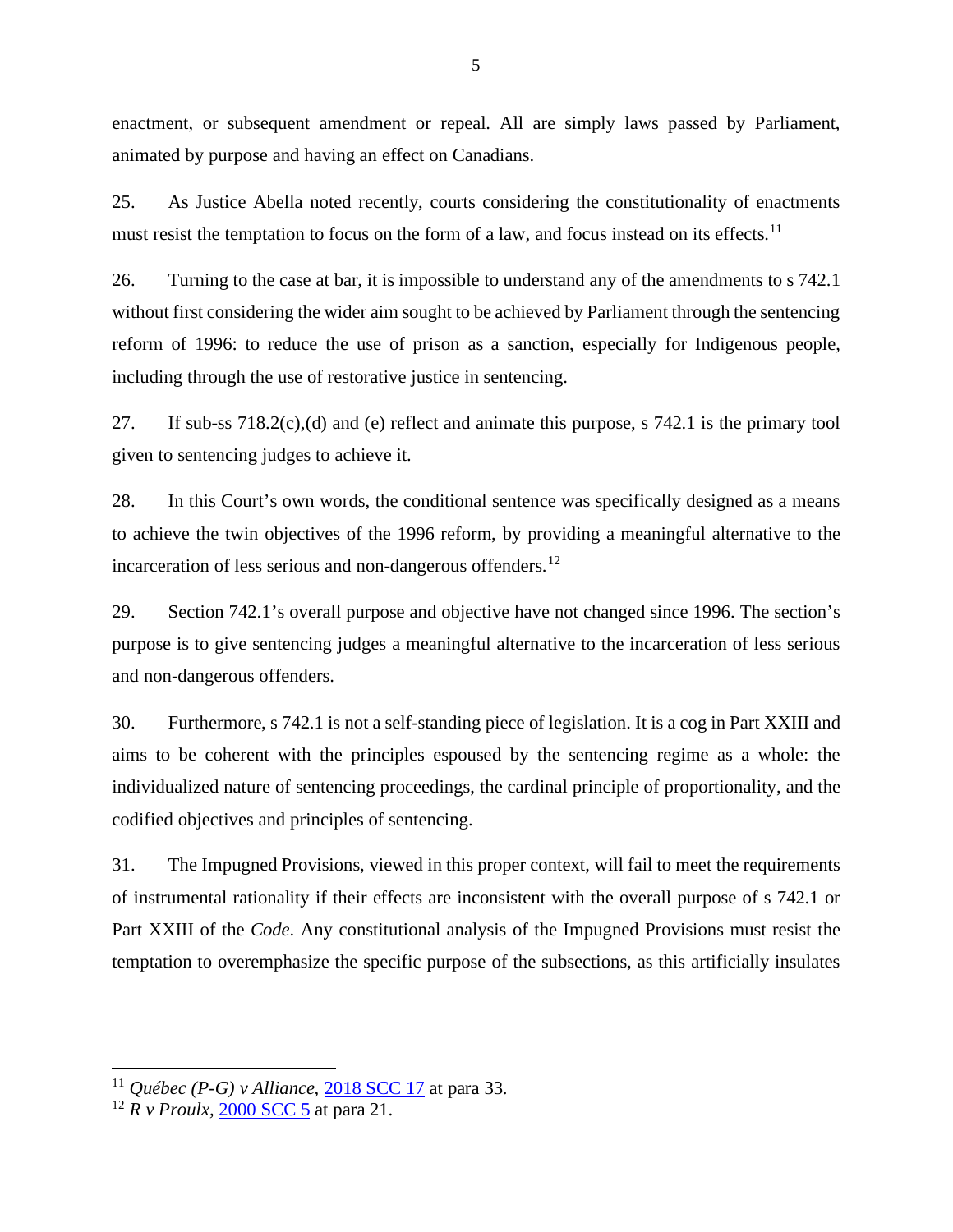the provisions from judicial scrutiny by insulating them from the overarching purpose pursued by Part XXIII of the *Code* and s 742.1.

32. While the overbreadth analysis remains valid with this contextual approach, the arbitrariness analysis finds a renewed pertinence.

### <span id="page-15-0"></span>*ii. Arbitrariness*

33. With a proper contextual understanding of the Impugned Provisions' effect and purpose, it is readily apparent that they are not only overbroad, but also arbitrary: (i) they further no purpose that is not already captured by s 742.1, and (ii) their effects have no connection to the purpose captured by s 742.1 and, indeed, render s 742.1 inconsistent with the sentencing reforms of 1996 and the remainder of Part XXIII of the *Criminal Code*.

34. Subsections 742.1(a)-(b), together with the requirement of a reformatory term of imprisonment, and the cautious exercise of judicial discretion, have successfully achieved the purpose of restricting the application of s 742.1 to less serious and non-dangerous offenders.<sup>[13](#page-15-1)</sup>

35. The effect of the compounded exclusions created by Parliament only prevent sentencing judges from imposing a CSO on otherwise non-dangerous and less serious offenders based on an arbitrary list of offences, which runs directly counter to the purpose of s 742.1 and the sentencing reforms of 1996. Thus, the effect of the Impugned Provisions bears no connection whatsoever to the purpose of providing a meaningful alternative to incarceration of non-dangerous and less serious offenders. The opposite result is achieved.

<span id="page-15-1"></span>36. The Impugned Provisions' arbitrary nature also emerges when the scope of s 742.1 is contrasted with the scope of s 731 (probation orders). By means of the Impugned Provisions, Parliament has legislated that certain offences, despite being subject to no mandatory minimum, are inherently too serious and therefore excluded from the CSO regime. Yet every single offence *in effect* captured by this exclusion can also be punished by means of a probation order, which is a more lenient form of punishment than a CSO. This is nonsensical, and renders the list of offences arbitrary as submitted above. If an offence is not inherently too serious to be punished by means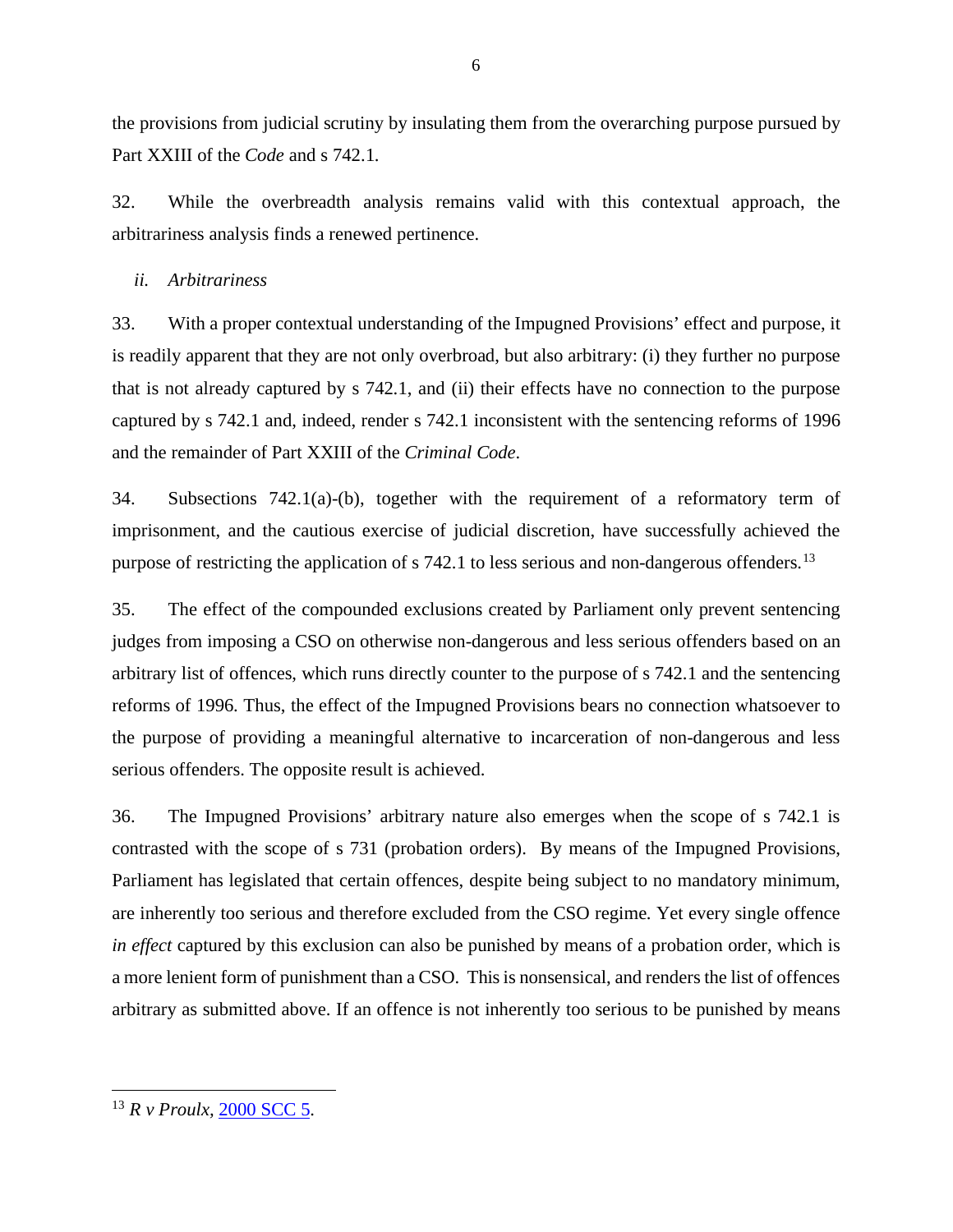of a probation order, it must follow that it is also not inherently too serious to be punished by means of a CSO.

37. The Impugned Provisions are also fundamentally inconsistent with the foundational principles of the sentencing regime, as are most attempts to curtail judicial discretion to impose a fit and proper sentence.

38. Indeed, the Impugned Provisions remove judicial discretion to impose a conditional sentence where a listed offence has been committed.

39. In doing so, these subsections introduce what Lamer C.J. predicted would be an "unwarranted rigidity in the determination of whether a condition sentence is a just and appropriate sanction."<sup>[14](#page-16-0)</sup>

40. The sections further lead to the inconsistent impositions of sanctions and the incapacity of sentencing judges to give meaningful effect to the codified principles and purpose of sentencing, particularly s 718.2(e).

41. All of the criteria contained in sub-ss 742.1(c)-(f) also share one fatal flaw. They offend the very core and foundation of sentencing: its individualized nature.

42. Conditional sentences are now one of the tools available in the sentencing judge's toolbox. As such, they must be made available and applied in a manner that is consistent with the sentencing principles of Canadian law.

43. In short, the flaw of the Impugned Provisions is not that merely that they create a "middle gap", as was contended in the Court of Appeal.

44. Rather, when taking a step back and looking at the sentencing regime as a whole, the Impugned Provisions give rise to a "patchwork" middle, where some offences can be punished by means of a conditional sentence and others cannot, for no reason consistent with any of the animating principles of sentencing, the objectives of the 1996 reform, nor the purpose of s 742.1 itself.

<span id="page-16-0"></span><sup>&</sup>lt;sup>14</sup> *R v Proulx,* [2000 SCC 5](https://decisions.scc-csc.ca/scc-csc/scc-csc/en/1766/1/document.do) at para 81.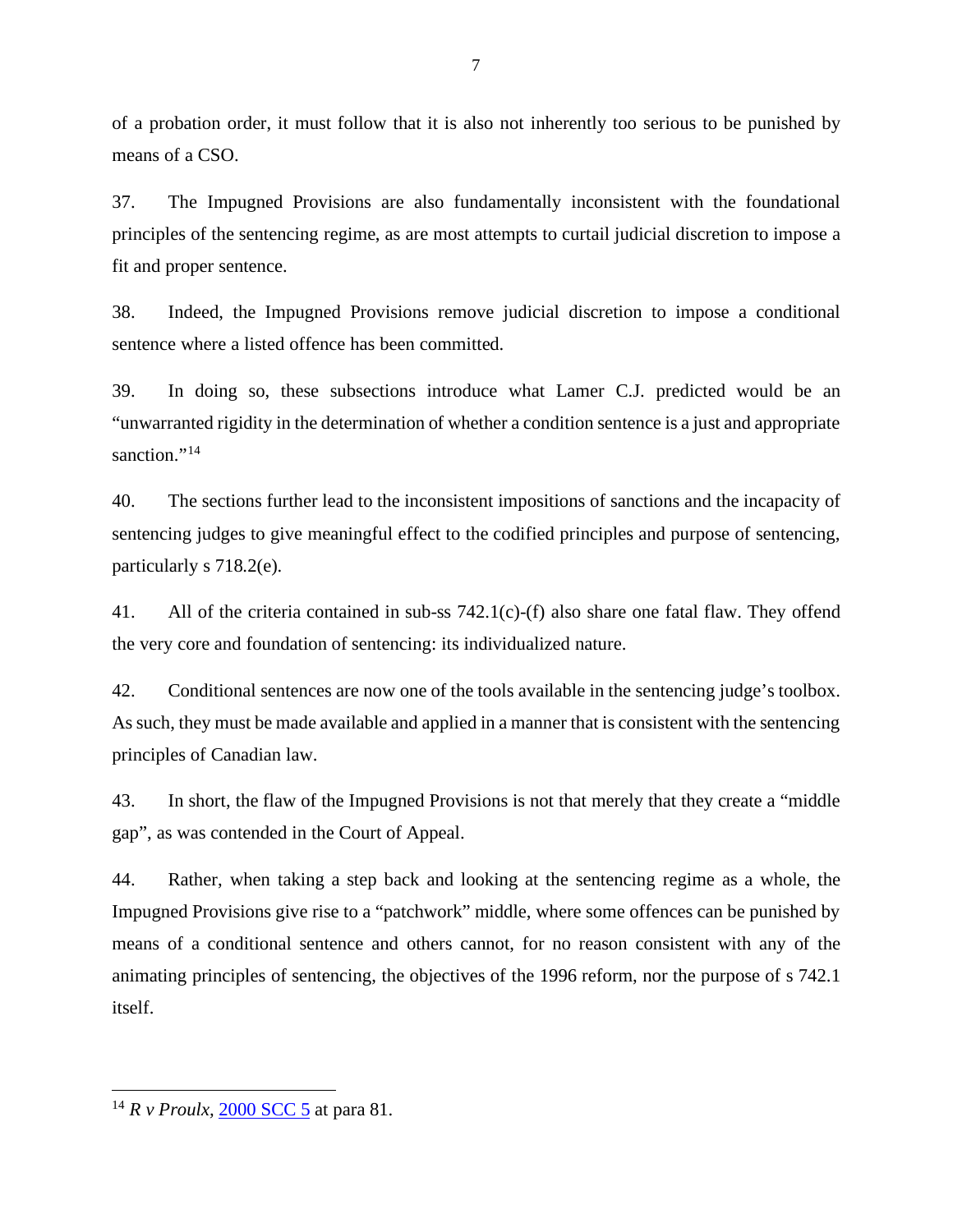45. On the contrary, the Impugned Provisions specifically target individuals for whom a conditional sentence of imprisonment would be consistent with the fundamental purpose or principles of sentencing, and denies them this possibility for no apparent rational reason. That is the essence of arbitrariness.

46. In the result, the Impugned Provisions create a sentencing regime which has lost its spirit of individualization and proportionality, by creating arbitrary distinctions between the way in which different offenders are punished.

47. To formulate it differently, the Impugned Provisions are arbitrary as they fail to give effect to even the most general of all purposes that can be attributed to a sentencing law: they do not lead to the imposition of a just and appropriate sentence in the circumstances of a particular case.

### <span id="page-17-0"></span>**B. Section 15 of the** *Charter*

48. Throughout these proceedings, the appellant has suggested that the implications of a ruling in favour of the respondent with respect to s 15 of the *Charter* would be to render the entire *Criminal Code* constitutionally suspect.

49. With respect, any system which affects a protected group as disproportionately as the criminal justice system affects Indigenous people is at the very least constitutionally suspect and warrants scrutiny under s 15 of the *Charter.*

50. This Court's jurisprudence on s 15 has evolved with the clear intention of detecting and preventing systemic discrimination.

51. Given the disproportionate number of Indigenous people affected by a criminal justice system that was imposed upon them without any consideration or accommodation of their particular circumstances, there is no reason to shy away from the proposition that a law relating to the operation of this system will meet the first prong of the s 15 analysis: it will necessarily impact a disproportionate number of Indigenous people.

52. This does not mean that any such law will be discriminatory; the floodgates argument is unwarranted. The law will only be discriminatory if it also has the effect of "perpetuating, reinforcing, or exacerbating" a disadvantage faced by the protected group, and if it is not otherwise justified by government.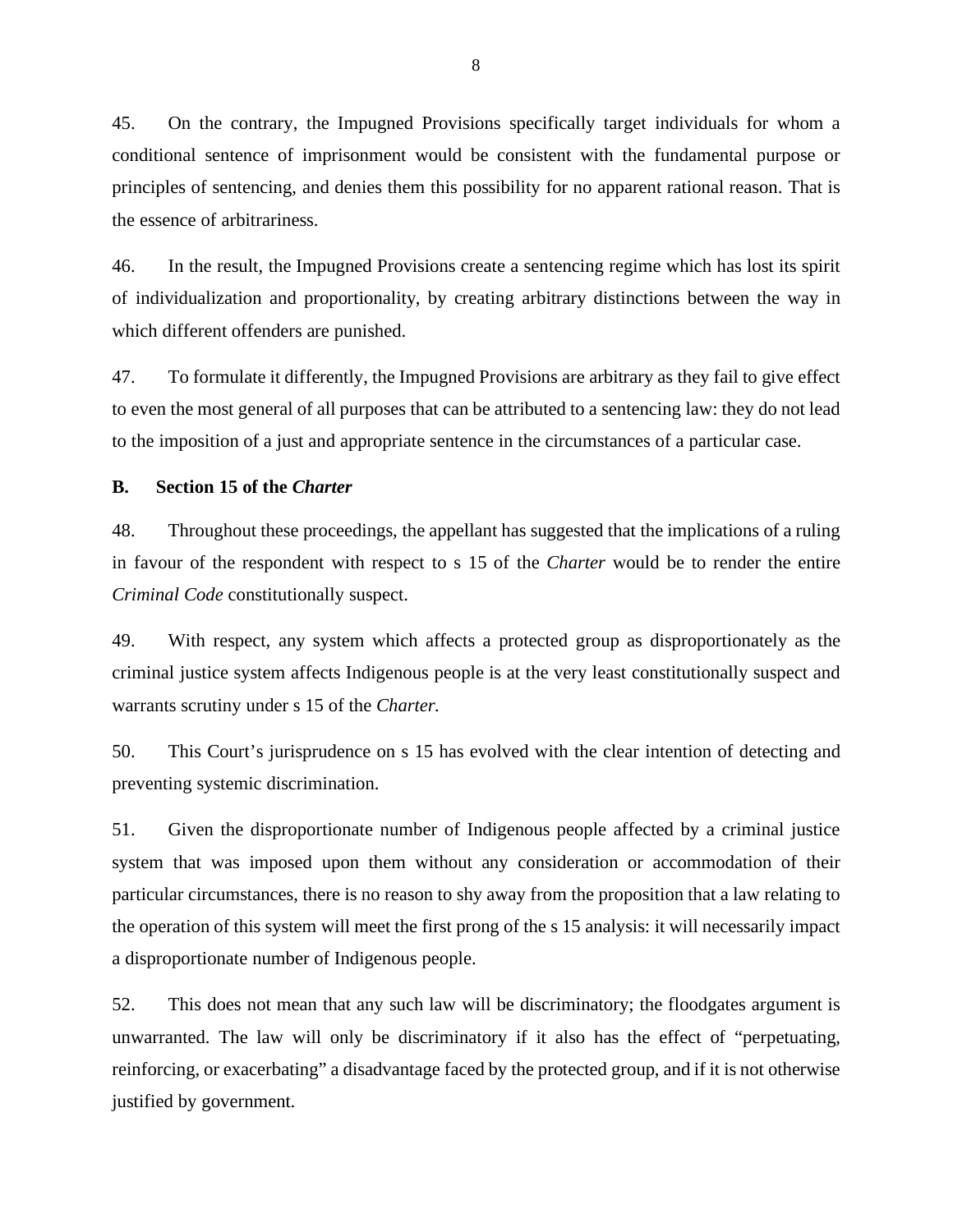53. The disadvantages faced by Indigenous people in the judicial system are complex and multifaceted. At the sentencing level, two such disadvantages were identified and partially remediated through the sentencing reform of 1996: (i) the failure of sentencing judges to understand, acknowledge and give full effect to the reality of Indigenous people<sup>15</sup>, and (ii) the failure of the sentencing regime to accord greater importance to community-based sanctions and restorative justice.[16](#page-18-1)

54. Rolling back the availability of CSOs is discriminatory not because of its "quantitative" effect, but rather because of its "qualitative" effect on the sentencing process. It will prevent sentencing judges from incorporating Indigenous world-views and realities in the sentencing process, instead forcing them to separate Indigenous people from their communities via incarceration.

55. Individualization in sentencing requires a judge to consider and give full effect to the Indigenous roots of a defendant. It is not possible to understand such a defendant's criminality without first understanding its systemic roots: the legacy of colonialism.

56. It is also impossible to give effect to the personal circumstances of Indigenous defendants without having a meaningful alternative to the separation of the defendant from their community.

57. Indeed, the idea that rehabilitating an Indigenous defendant is best done by sending them to government institutions removed from their community, culture and world-view is strangely consonant with the darkest episode of colonialism.

58. The sentencing reform of 1996 mandated judges to always give full effect to the Indigenous status of a defendant, to give greater respect for Indigenous perspectives and justice initiatives, and to stop incarcerating defendants, in particular Indigenous people, unless it was necessary to do so.

<span id="page-18-1"></span><span id="page-18-0"></span><sup>15</sup> *R v Gladue,* [\[1999\] 1 SCR 688](https://decisions.scc-csc.ca/scc-csc/scc-csc/en/1695/1/document.do) at paras 42, 64; *R v Ipeelee,* [2012 SCC 13](https://decisions.scc-csc.ca/scc-csc/scc-csc/en/8000/1/document.do) at paras 60, 75. <sup>16</sup> *R v Ipeelee,* [2012 SCC 13](https://decisions.scc-csc.ca/scc-csc/scc-csc/en/8000/1/document.do) at paras 74; *R v Gladue,* [\[1999\] 1 SCR 688](https://decisions.scc-csc.ca/scc-csc/scc-csc/en/1695/1/document.do) at para 93; *R v Proulx,*  [2000 SCC 5](https://decisions.scc-csc.ca/scc-csc/scc-csc/en/1766/1/document.do) at para 19.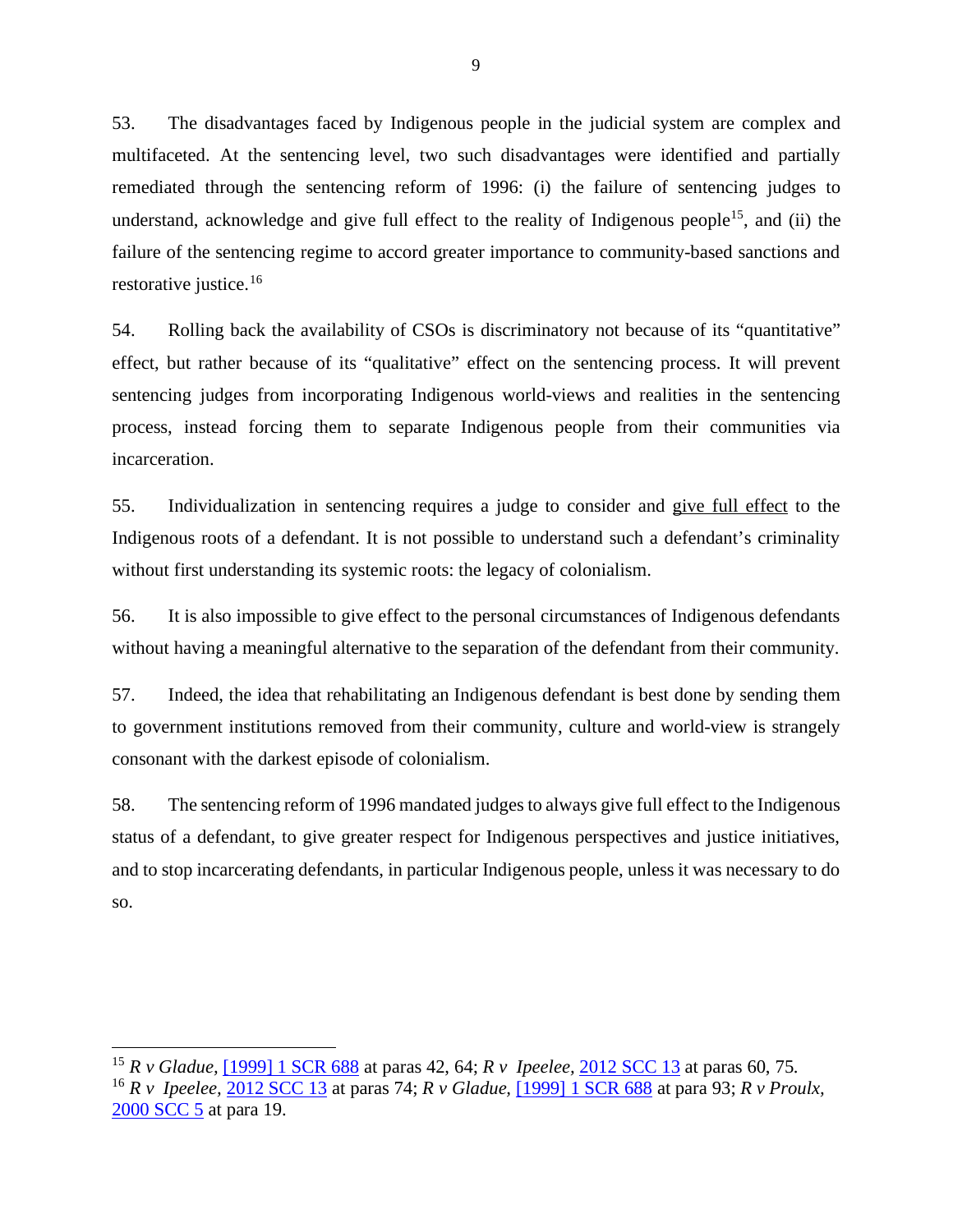59. Moreover, through the introduction of s 742.1, the reforms provided sentencing judges with a much-needed tool to adopt principles of restorative justice and community-based sanctions in response to criminality, especially for Indigenous defendants.

60. The appellant now suggests that a finding of discrimination in this matter would effectively spell the end of Parliament's ability to do as it pleases with the *Criminal Code*, other than to make it more lenient.

61. In the BCCLA's respectful submission, the appellant's argument stems from a confusion regarding the *raison d'être* of s 742.1 and the legislative reform of 1996. That particular section is not an act of leniency, as so aptly noted by Chief Justice Lamer in *Proulx*. [17](#page-19-1) Rather, s 742.1 is a small step towards decolonizing the justice system by increasing the use of restorative justice in our judicial system through community-based dispositions, and by mandating sentencing judges to always pay particular attention to the personal circumstances of Indigenous peoples.

62. In short, s 742.1 is a modest but important step towards decolonizing the criminal justice system by ameliorating in part the historical disadvantages faced by Indigenous peoples.

63. A step from which there is no coming back, as to do so would discriminate against Indigenous people, whose over-representation in the criminal justice system is a direct legacy of colonialism.

## **PART IV – COSTS**

<span id="page-19-0"></span>64. BCCLA seeks no costs and respectfully requests that none be awarded against it.

ALL OF WHICH IS RESPECTFULLY SUBMITTED this 2<sup>nd</sup> day of March 2022 at Whitehorse, in the Yukon Territory.

Vincent Larochelle

for

Counsel for the Intervener British Columbia Civil Liberties Association

<span id="page-19-1"></span><sup>&</sup>lt;sup>17</sup> *R v Proulx,* [2000 SCC 5](https://decisions.scc-csc.ca/scc-csc/scc-csc/en/1766/1/document.do) at para 41.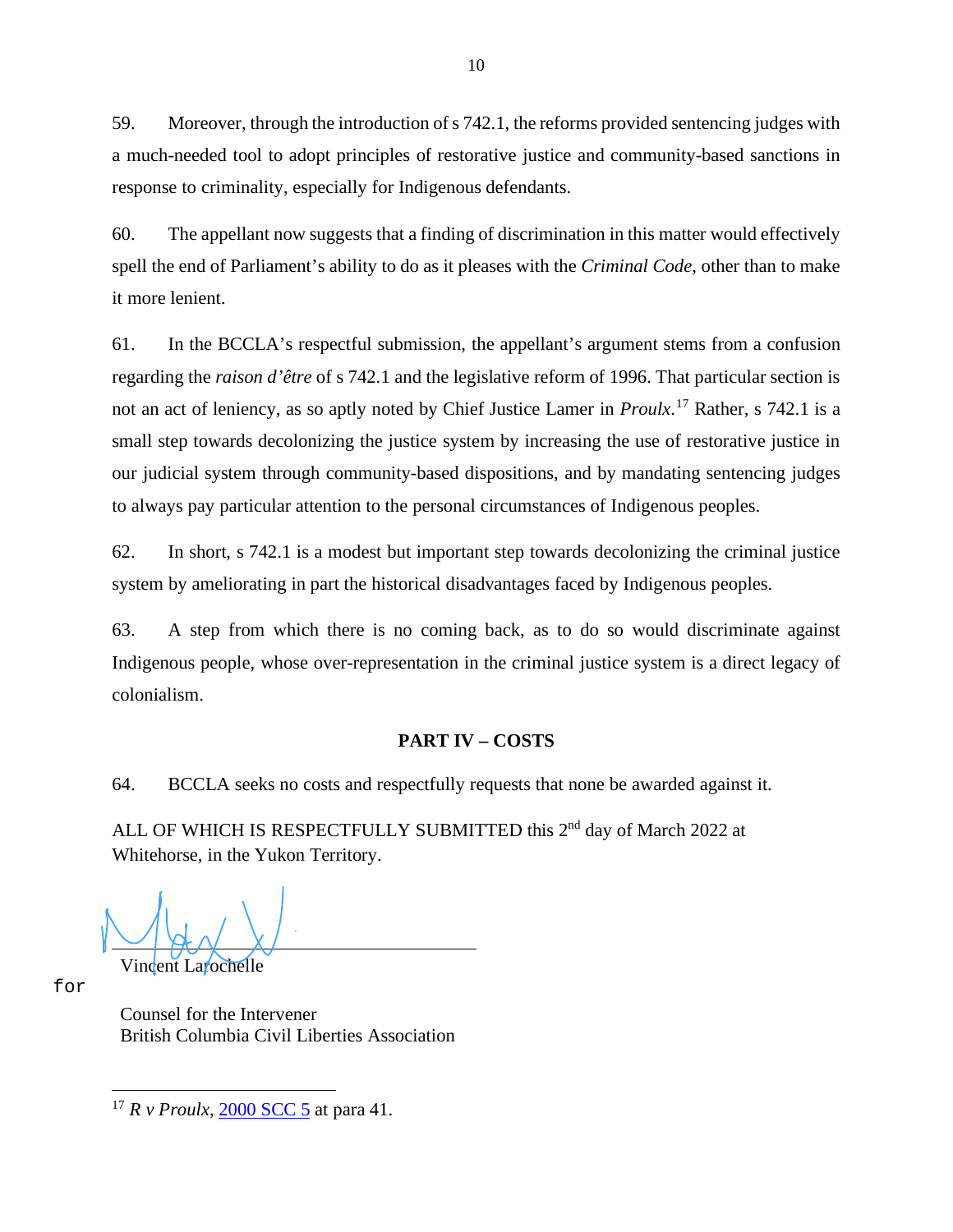<span id="page-20-0"></span>

|                                                                                                                                                                                 | Paragraphs               |  |
|---------------------------------------------------------------------------------------------------------------------------------------------------------------------------------|--------------------------|--|
| <b>CASE LAW</b>                                                                                                                                                                 | in Factum                |  |
| Canada (Attorney General) v Bedford, 2013 SCC 72                                                                                                                                | 13, 14, 17,              |  |
| Canada (Attorney General) v PHS Community Services Society, 2011 SCC 44                                                                                                         | 15, 17                   |  |
| Québec (P-G) v Alliance, 2018 SCC 17                                                                                                                                            | 25                       |  |
| R v Gladue, [1999] 1 SCR 688                                                                                                                                                    | 53                       |  |
| R v Ipeelee, 2012 SCC 13                                                                                                                                                        | 53                       |  |
| R v Morgentaler, [1988] 1 SCR 30                                                                                                                                                | 17                       |  |
| R v Nur, 2015 SCC 15                                                                                                                                                            | 15                       |  |
| $R \vee Proulx$ , 2000 SCC 5                                                                                                                                                    | 4, 28, 34, 39,<br>53, 61 |  |
| R v Sharma, 2020 ONCA 478                                                                                                                                                       | 23                       |  |
| <b>SECONDARY SOURCES</b>                                                                                                                                                        |                          |  |
| Bill C-41, An Act to amend the Criminal Code (sentencing) and other Acts in<br>consequence thereof, SC 1995, c 22.                                                              | 3                        |  |
| "Canada's prisons are the 'new residential schools", Maclean's, February 18,<br>2016 (https://www.macleans.ca/news/canada/canadas-prisons-are-the-new-<br>residential-schools/) | $\overline{2}$           |  |

# **PART V – AUTHORITIES**